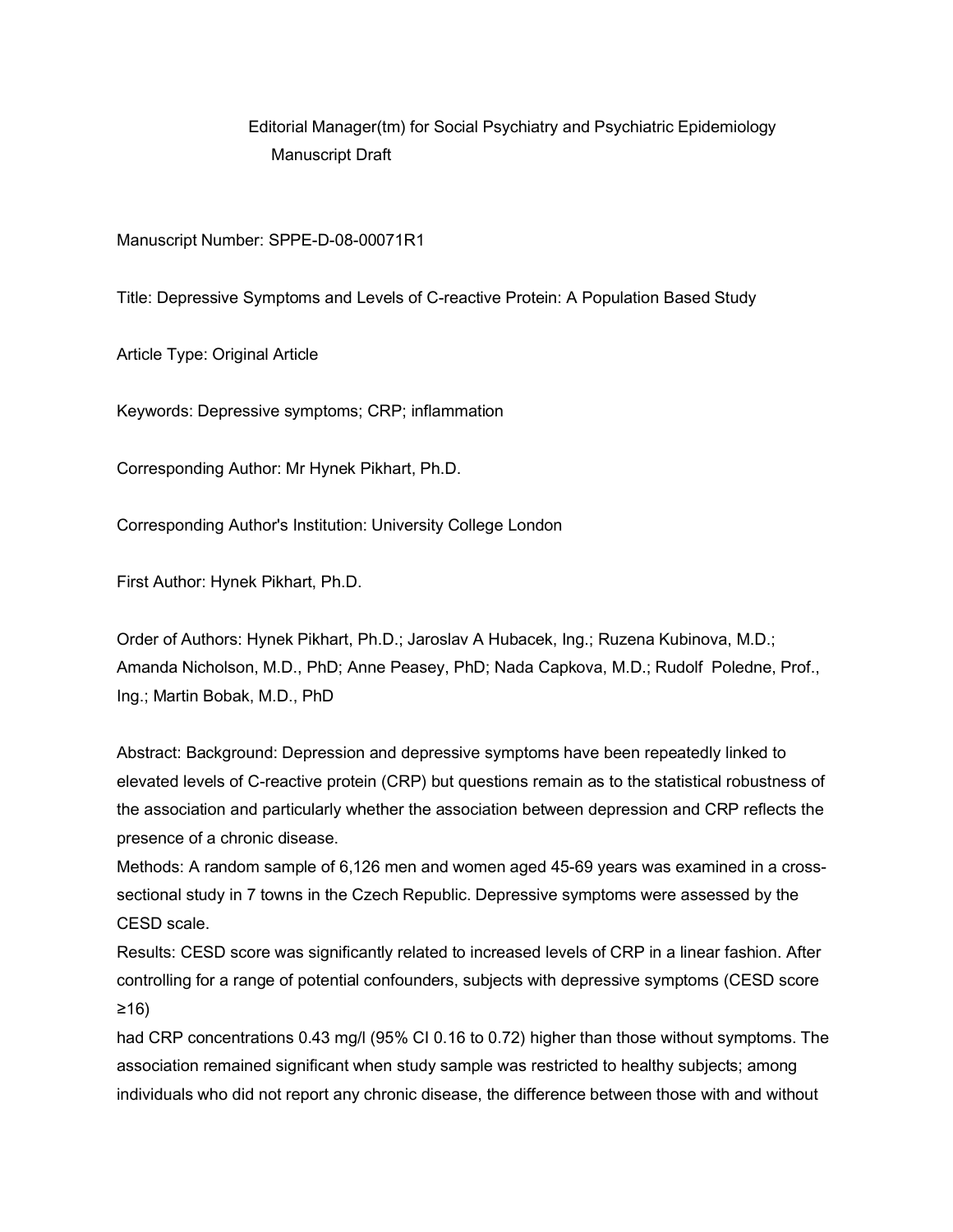depressive symptoms was 0.44 mg/l (95% CI 0.14 to 0.74), and among persons who did not visit a doctor in the last 12 months the difference was 1.20 mg/l (95% CI 0.52 to 1.87). Conclusions: These results confirm that there is a statistically robust association between depressive symptoms and increased levels of CRP. We did not find evidence that the association is due presence of a chronic condition.

Response to Reviewers: Our response is in a separate attachement.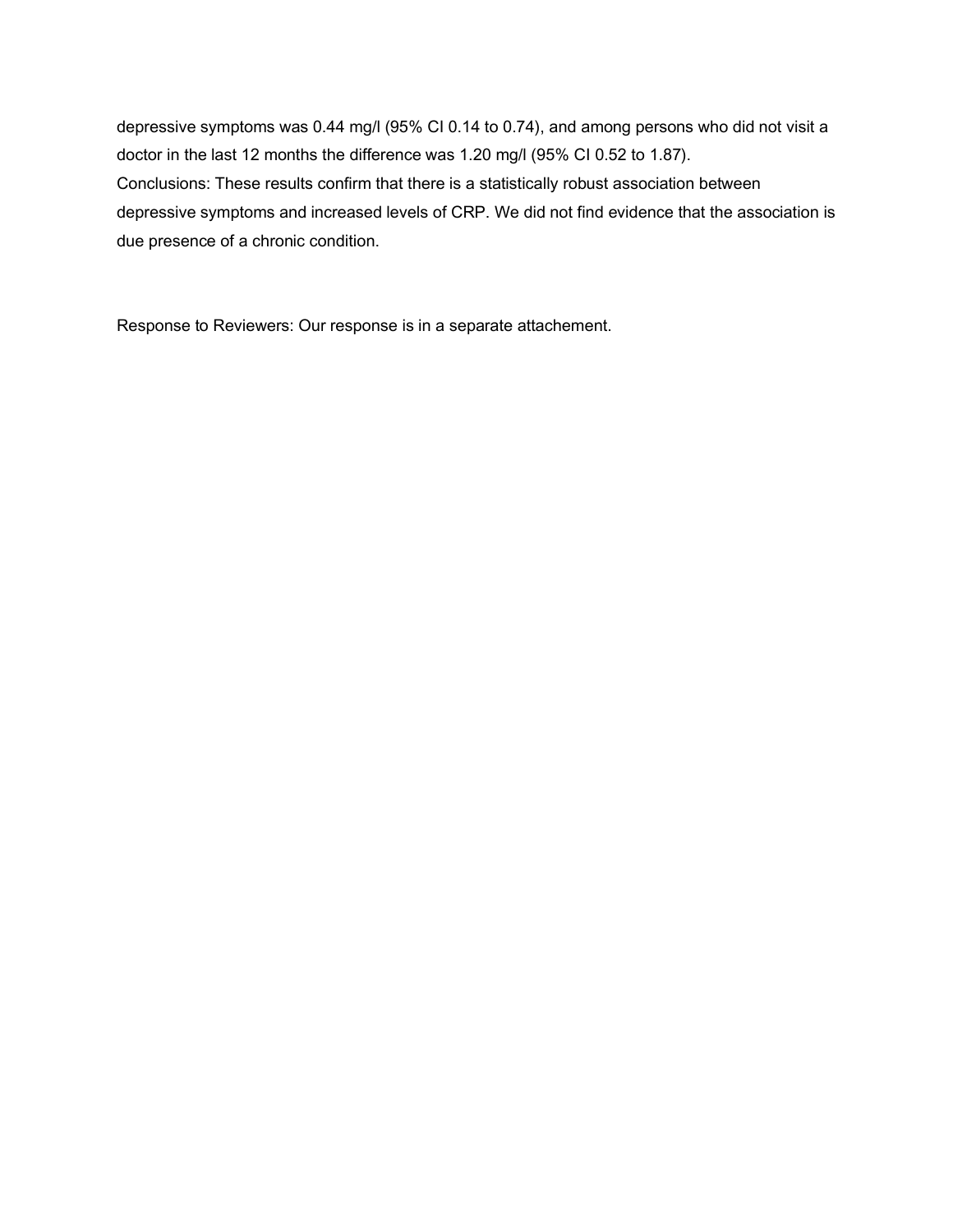## **Social Psychiatry and Psychiatric Epidemiology**

## **Pikhart et al: Depressive Symptoms and Levels of C-reactive Protein: A Population Based Study**

## **Response to reviewer's comments**

We would like to thank the reviewer for thoughtful and constructive comments. Below, we list all reviewer's comments and our responses. We also attach the manuscript with changes described below.

Reviewer #1:

*1. In the methods section on the subjects I find the numbers to be unclear. Does the response rate of 55% on line 57 refer to 55% from the whole original sample and this is the 8856? They then say that the proportion of subjects with full data is 82% but 82% of 8856 is not the 6126 mentioned as the final sample. A flow chart or extended description here is needed.*

We agree with reviewer that the description is unclear. We have changed the sample description into following:

The subjects were first visited at home, to complete a structured questionnaire (N=8856, response rate 55%), and then invited to a clinic for a short examination. For this reason, not all subjects have data on both questionnaire and examination; the proportion of subjects with full data is  $82\%$  (N=7264). Only subjects with complete data on the outcome, valid CRP measurements, and all other covariates were used in presented analyses (N=6126).

*2. On the next page on lines 37-40 they talk about re-calculating the CESD scores but do not explain how this was done and they should do so.*

We have added explanation how this re-calculating was done (page 5):

The depression score was calculated if at least 16 out of 20 questions were answered; if fewer than 20 questions were answered, the score was recalculated to have values between 0 and 60 (average scores were calculated if a minimum of 16 out of 20 questions on depressive symptoms contained valid answers, and then they were multiplied by 20 to give scores between 0 and 60).

*3. In their discussion they appropriately make the point that they were not assessing clinical depression but depressive symptoms. They might add that the way in which they have obtained data, that is by first visiting with a questionnaire and then inviting people to clinic, makes it likely that those with more severe clinical depression were not sampled and that perhaps their findings would be slightly stronger if such subjects had been included.*

We thank referee for this useful comment. Prompted by the reviewer, we have compared subjects included in the analysis with those who completed the questionnaire but did not come to examination at the clinic. Although we found some differences in smoking prevalence and self rated health, we have not seen important differences in CESD scores and other health measures, such as diabetes or hypertension. This suggests that excluding subjects with missing data did not introduce a major selection bias.

We have added a brief section regarding the non-respondents and clinic non-attendees to the discussion (page 10).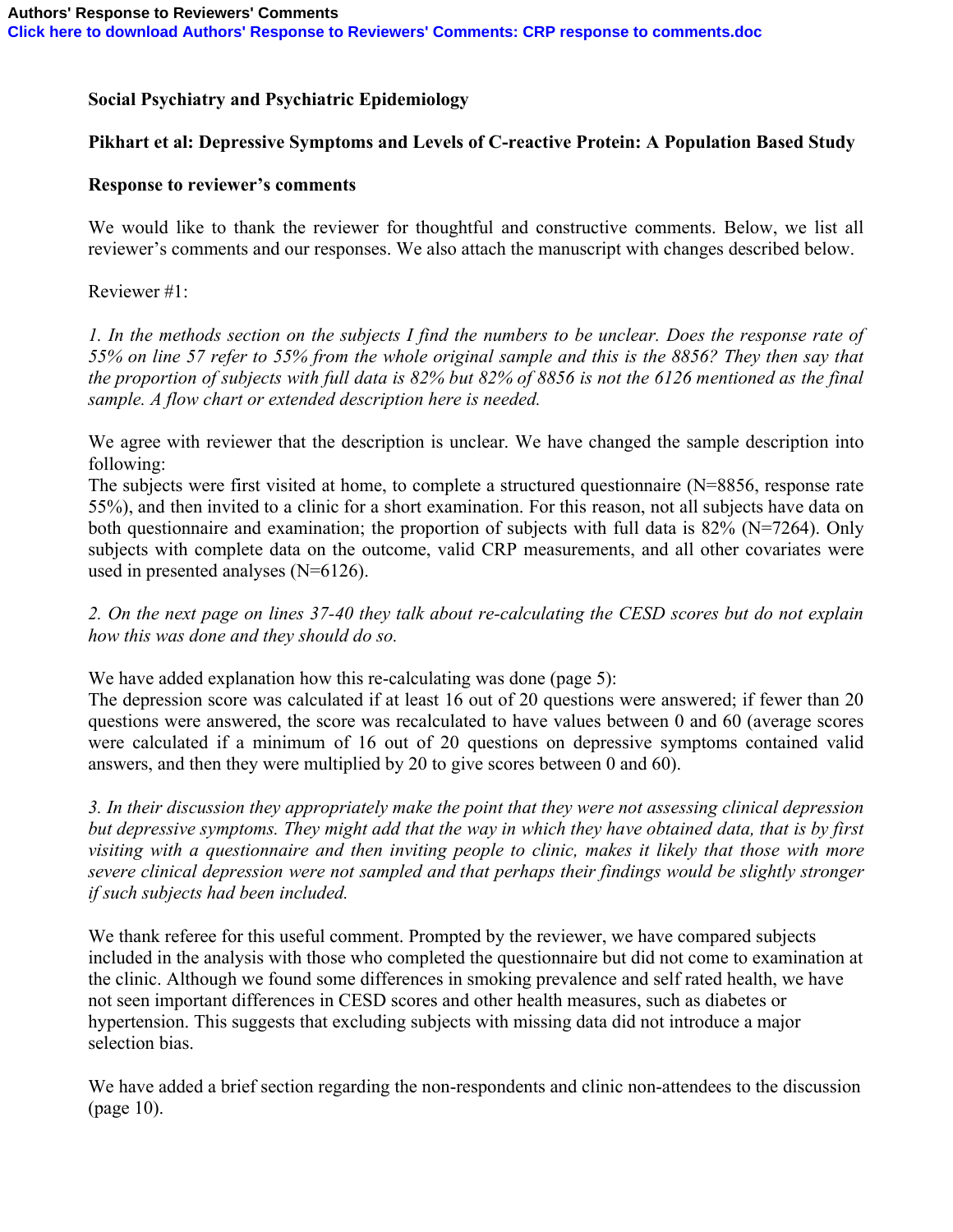|                | Depressive Symptoms and Levels of C-reactive Protein: A Population Based Study              |
|----------------|---------------------------------------------------------------------------------------------|
|                | Hynek Pikhart (1), Jaroslav A. Hubacek (2), Ruzena Kubinova (3), Amanda Nicholson (1), Anne |
|                | Peasey (1), Nada Capkova (3), Rudolf Poledne (2), Martin Bobak (1)                          |
| $\mathbf{1}$   | Department of Epidemiology and Public Health, University College London, United Kingdom.    |
| $\overline{2}$ | Institute for Clinical and Experimental Medicine, Prague, Czech Republic                    |
| 3              | National Institute of Public Health, Prague, Czech Republic.                                |
|                | Correspondence: Dr Hynek Pikhart, Department of Epidemiology and Public Health, University  |
|                | College London, 1-19 Torrington Place, London WC1E 6BT, United Kingdom                      |
|                |                                                                                             |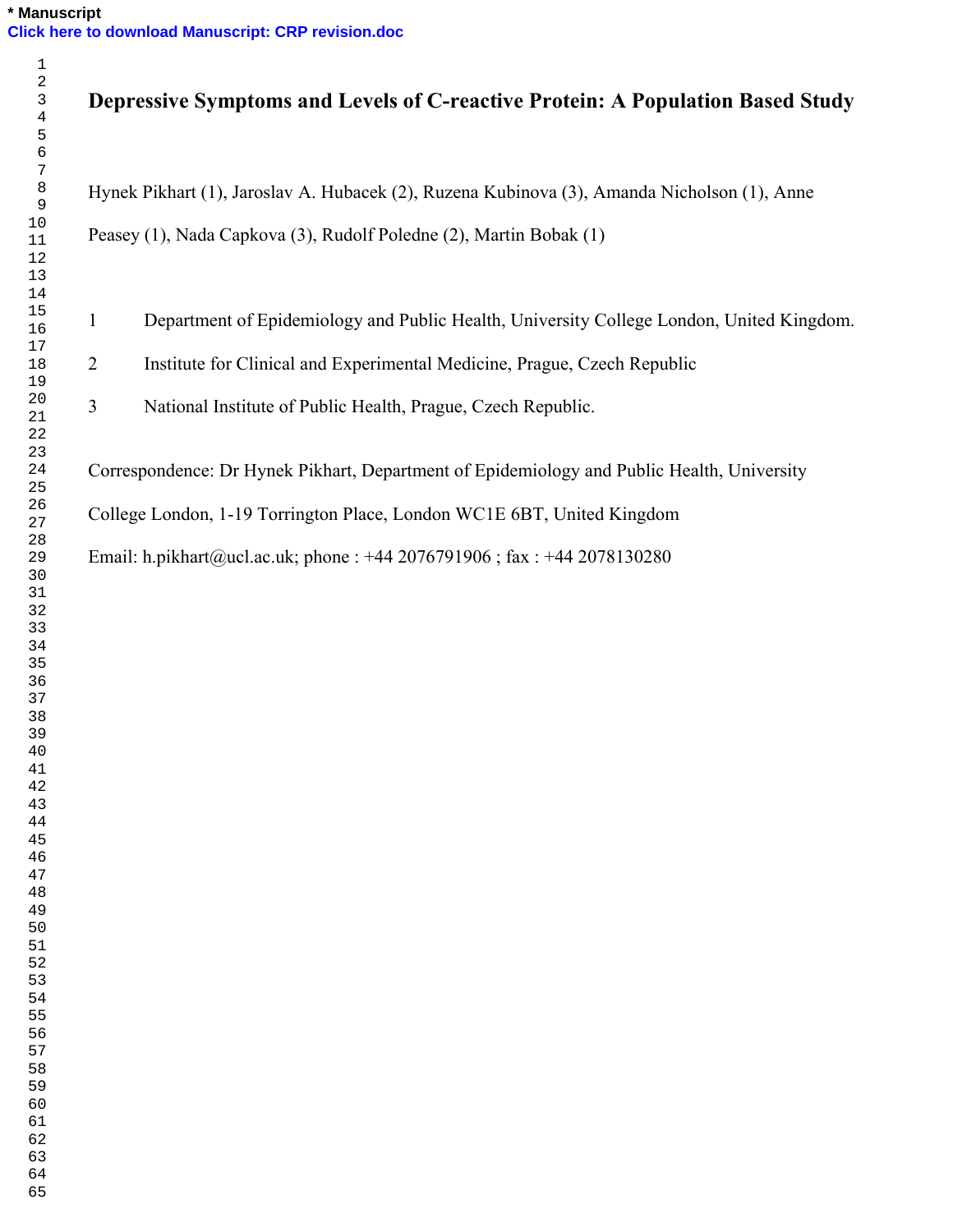#### **Abstract**

**Background:** Depression and depressive symptoms have been repeatedly linked to elevated levels of C-reactive protein (CRP) but questions remain as to the statistical robustness of the association and particularly whether the association between depression and CRP reflects the presence of a chronic disease.

**Methods:** A random sample of 6,126 men and women aged 45-69 years was examined in a crosssectional study in 7 towns in the Czech Republic. Depressive symptoms were assessed by the CESD scale.

**Results:** CESD score was significantly related to increased levels of CRP in a linear fashion. After controlling for a range of potential confounders, subjects with depressive symptoms (CESD score  $\geq 16$ ) had CRP concentrations 0.43 mg/l (95% CI 0.16 to 0.72) higher than those without symptoms. The association remained significant when study sample was restricted to healthy subjects; among individuals who did not report any chronic disease, the difference between those with and without depressive symptoms was 0.44 mg/l (95% CI 0.14 to 0.74), and among persons who did not visit a doctor in the last 12 months the difference was 1.20 mg/l (95% CI 0.52 to 1.87).

**Conclusions:** These results confirm that there is a statistically robust association between depressive symptoms and increased levels of CRP. We did not find evidence that the association is due presence of a chronic condition.

#### **Key words:**

Depressive symptoms, CRP, inflammation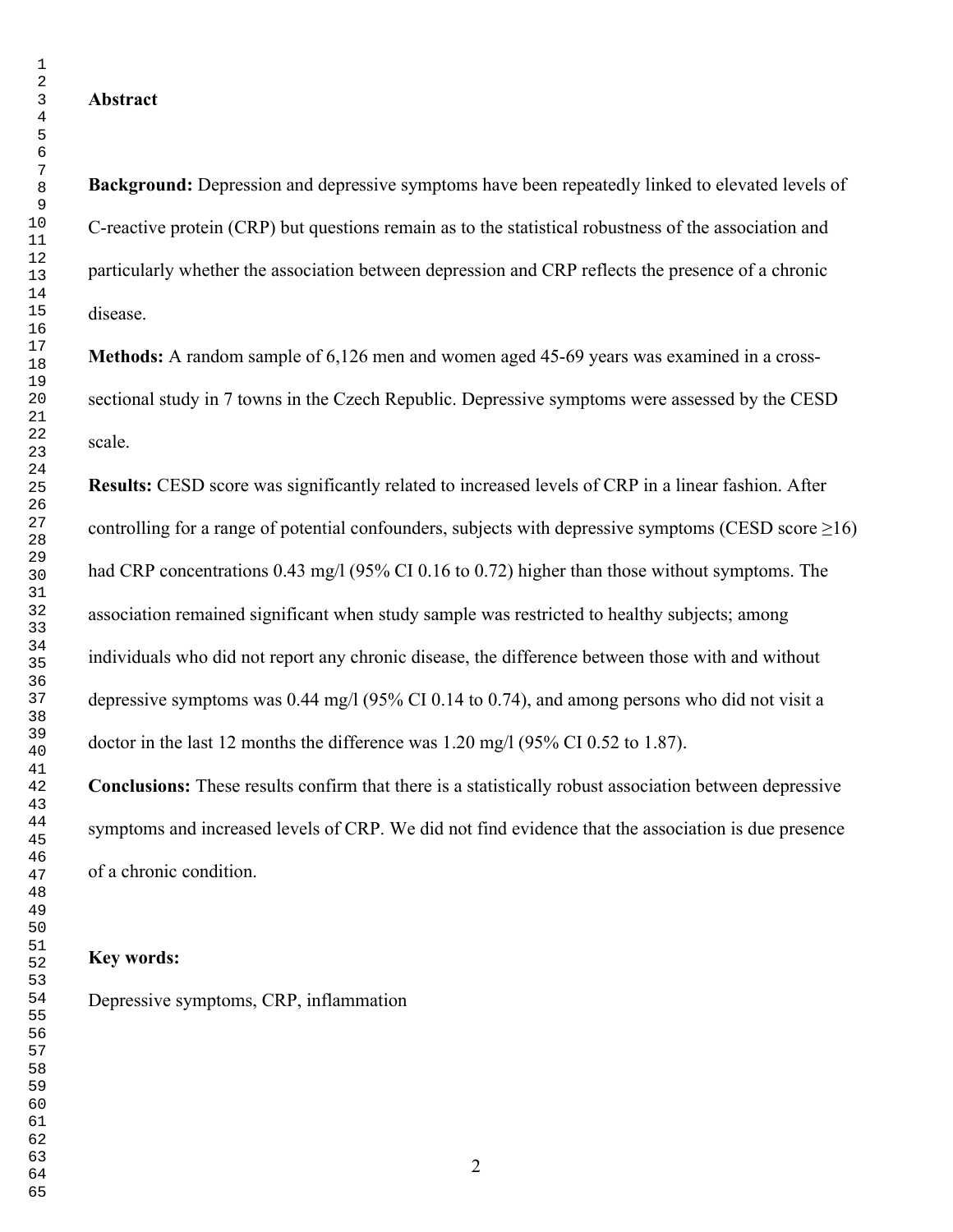#### **Introduction**

Depression and depressive symptoms are common in many different populations [2;18;37], and it has been estimated that depression will be the second major source of disability worldwide by 2030 and the main source of disability in high-income countries [23]. In addition to the burden of depression per se, there is also an extensive literature suggesting that depression and depressive symptoms are associated with cardiovascular morbidity and mortality [14;15;17;25]. An important issue in assessing the causality of this association is identification of the underlying biological mechanisms.

In recent years, several authors hypothesised that psychological stress may lead to chronic activation of inflammatory processes [5;19]. Indeed, over the last decade, several studies reported depression and depressive symptoms to be associated with elevated levels of CRP [10;12;20;35;36]. It has been proposed that such chronic inflammation may lead to atherosclerosis and cardiovascular disease (CVD) [6;7;31]. In such a way inflammatory markers, such as C-reactive protein (CRP), could provide the link between psychological stress, depression and atherosclerosis or CVD. Although a recent meta-analysis of prospective studies [9] and a Mendelian randomisation study [8] suggest that the effect of serum CRP on the risk of coronary heart disease is weaker than previously thought, the possible association between depression and CRP remains of major scientific interest, because of the potential effect of psychosocial and psychological factors on immunological functions. [33;34;40]

There are, however, several problems with assessing whether the association between CRP and depression is genuine and causal. First, most studies addressing this issue were relatively small. Second, virtually all studies were conducted in western countries; in establishing whether an association is genuine, it is important to examine its consistency across populations. Since depression shows a social gradient [21], and since the social patterning of different confounders (for example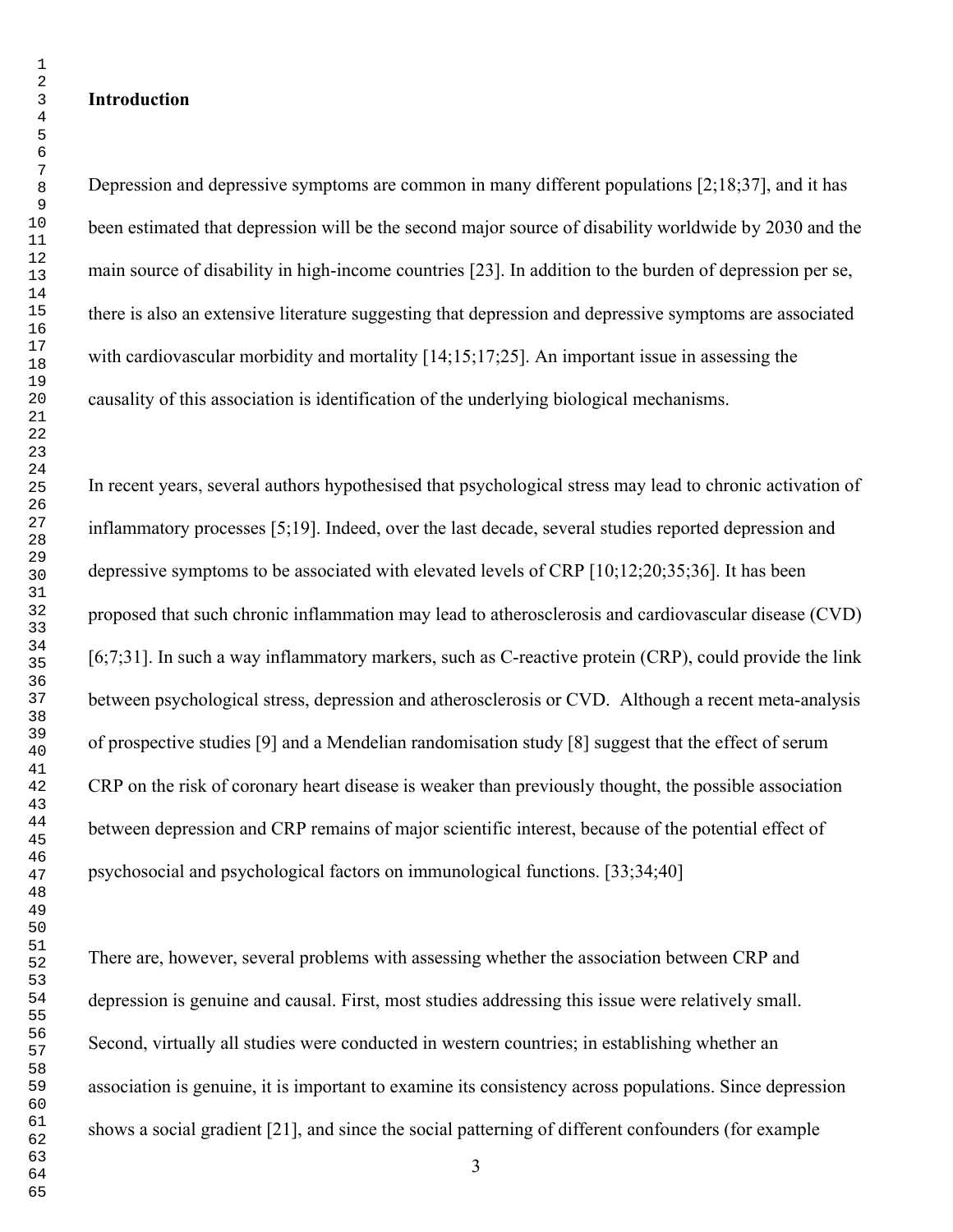smoking , body-mass index and waist-hip ratio) differs between eastern and western Europe, a study in a non-western population would help to break the socioeconomic confounding. Third, the independence of the relationship is not clear; it is possible the higher levels of CRP reflect presence of existing chronic condition, such as heart disease, which could also lead to depression (i.e. confounding by an existing disease)[1].

In this report, we analysed cross-sectional data from the Czech Republic, with the objective to test the hypothesis that CRP levels are positively associated with depressive symptoms. The size, scope and location of the study should allow us to address, at least in part, some of the problems described above, namely (1) the statistical stability and precision of the association, (2) the socioeconomic confounding, (3) whether the association is replicated in non-western study populations, and (4) the effect of existing chronic disease.

#### **Methods**

#### *Subjects*

The data come from the Czech part of the HAPIEE (Health, Alcohol and Psychosocial factors In Eastern Europe) study, a baseline survey for a longitudinal study of chronic diseases, conducted in six towns in the Czech Republic (Havirov/Karvina, Hradec Kralove, Jihlava, Kromeriz, Liberec and Usti nad Labem) in 2002-2005. The study has been described in detail elsewhere [27]. Briefly, men and women aged 45-69 years, stratified by gender and 5 year age groups and randomly selected from population registers, were invited to participate. The subjects were first visited at home, to complete a structured questionnaire (N=8856, response rate 55%), and then invited to a clinic for a short examination. For this reason, not all subjects have data on both questionnaire and examination; the proportion of subjects with full data is 82% (N=7264). Only subjects with complete data on the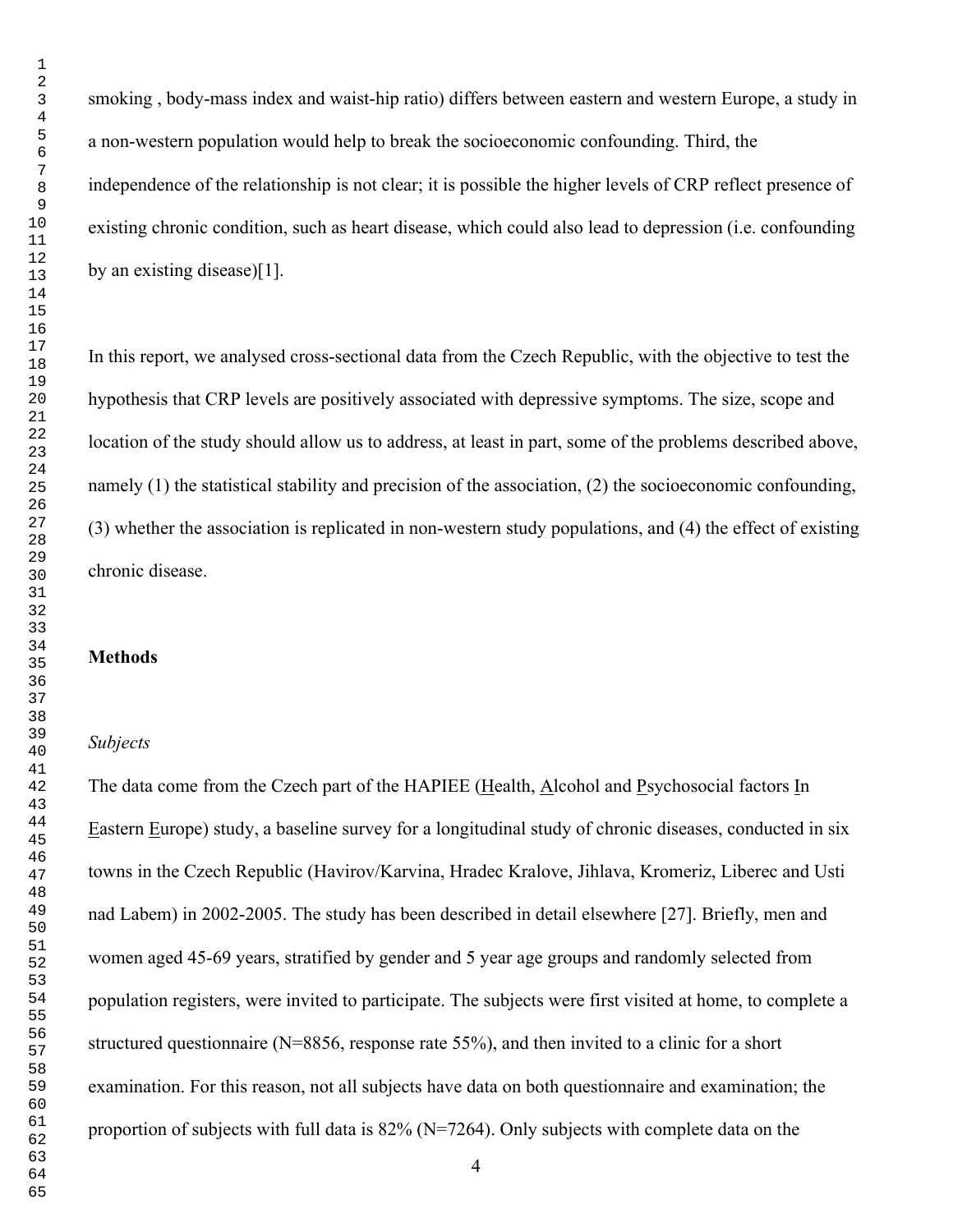outcome, valid CRP measurements, and all other covariates were used in presented analyses (N=6126).

The study received ethical approval from the UCL/UCLH joint research ethics committee and from the ethical committee in the Czech National Institute of Public Health. All participants gave informed consent.

#### *Measurements*

The questionnaire covered health (self-rated health status, medical history, health behaviours, life style, socioeconomic circumstances, psychosocial factors and depressive symptoms). All questions were translated from English into Czech and back translated into English to check for accuracy.

Depressive symptoms were measured using the Center for Epidemiologic Studies Depression (CESD) scale [28]; the scale has previously been used and evaluated in the Czech Republic[26]. This instrument consists of 20 self-reported items (presence of symptoms in the past week) and scores range between 0 and 60. The depression score was calculated if at least 16 out of 20 questions were answered; if fewer than 20 questions were answered, the score was recalculated to have values between 0 and 60 (average scores were calculated if a minimum of 16 out of 20 questions on depressive symptoms contained valid answers, and then they were multiplied by 20 to give scores between 0 and 60). The subjects with a score of 16 and above (shown to be predictive of major depressive disorder in a range of populations [3;22;32]) have been classified as having depressive symptoms. Subsequently, the full scale was used in additional analyses to confirm results based on the binary outcome.

Education was classified into 3 categories: primary or less, secondary or vocational, and university. Material deprivation was evaluated by three separate questions asking whether it ever happened that participants did not have enough money for food, for clothes or ever had problems paying household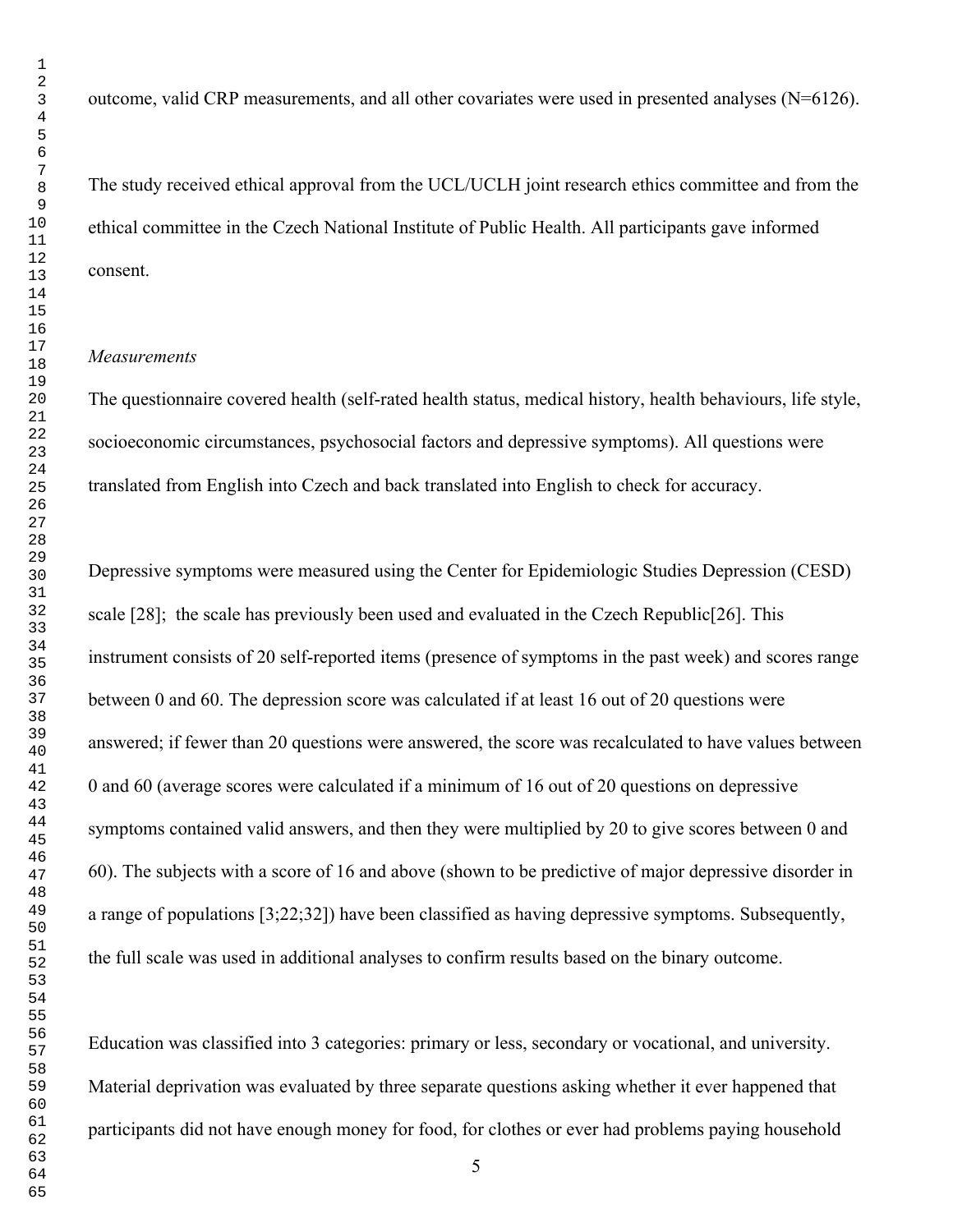bills. Each question had five response levels: all the time, often, sometimes, rarely or never. A cumulative score was constructed using these responses. The following covariates were also included: smoking (categorized as never smoker, past smoker, current smoker), physical activity (number of hours per week), alcohol consumption (mean dose of alcohol per drinking occasion and annual intake of alcohol, both estimated from the graduated frequency questionnaire [16;29;30]), and serum concentration of total and HDL-cholesterol, and triglycerides. As indicators of obesity, we used measures of body-mass index (BMI) and waist-hip ratio (WHR). Finally we used measurement of systolic blood pressure (SBP) and diastolic blood pressure (DBP) (blood pressure was measured three times in sitting position, with a two minute interval between measurements, using an Omron M5-I digital blood pressure monitor; and we used arithmetic mean of  $2<sup>nd</sup>$  and  $3<sup>rd</sup>$  measurement).

The examination included a fasting venous blood sample. Venous blood samples were collected in EDTA-treated tubes, centrifuged within 2 hours of venepuncture, and plasma samples were stored at - 80 ºC. The CRP assay used in the study was designed to measure high sensitive CRP - ultrasensitive CRP was determined by immunoturbidimetry (Orion Diagnostica, Espoo, Finland, kit no. 68025), using a Cobas Mira autoanalyzer (Hoffman-LaRoche, USA). The lower detection limit of the assay was 0.25 mg/l. The intra-assay coefficient of variation of the CRP levels was 2.88% at 2 mg/l, while the inter-assay coefficient of variation was 4.84% at 2 mg/l. All samples were analysed at lipid laboratory of Institute for Clinical and Experimental Medicine, Prague, Czech Republic.

#### *Statistical analysis*

Depressive symptoms were initially analysed both as continuous (the CESD score; both original and logarithmically transformed values) and dichotomous variables (CESD scores of 16 and above). Because both analyses produced essentially identical results, the results on the dichotomised outcomes are reported here.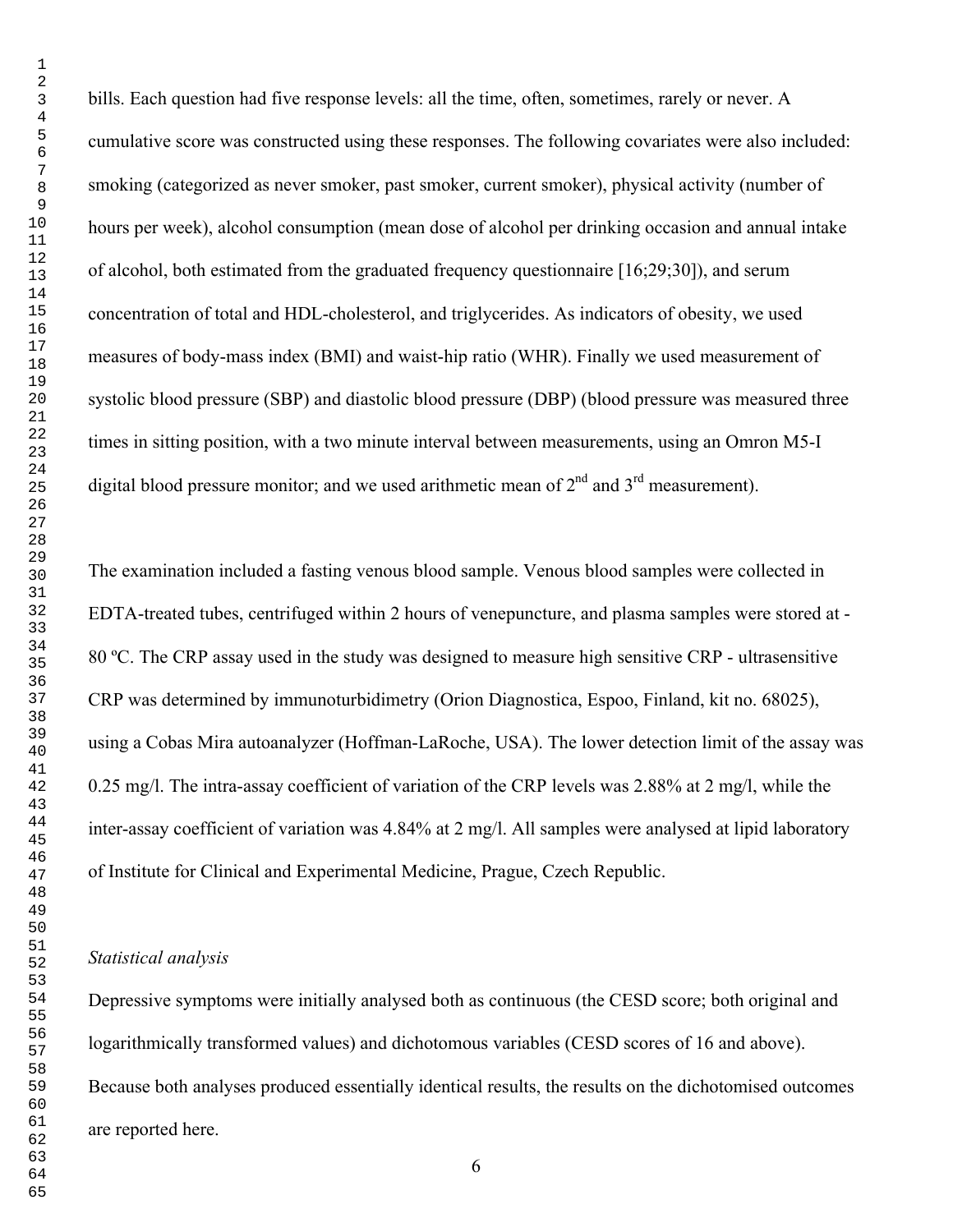The analytical strategy was as follows. First, summary measures of all variables were cross tabulated by gender. Second, since there was no statistically significant interaction between depression and gender (p=0.88 for likelihood ratio test comparing models with and without the interaction terms), we pooled the data for men and women, and we estimated the age-sex-adjusted difference in CRP concentrations between persons with and without depressive symptoms, using linear regression. Third, the difference in CRP in persons with and without depressive symptoms was further adjusted for socioeconomic factors (education and deprivation), obesity, health behaviours, serum lipids and blood pressure, in order to take into account potential confounding. Finally, we compared the fully adjusted results in the full sample with results in subsets of people who (1) reported no previous history of MI, angina, stroke or cancer; reported history of MI, stroke or angina; and those who reported history of cancer; (2) reported no long-term health problems for which medical treatment has been sought over last 12 months, and those who reported such problems; (3) reported no visit to a doctor in last 12 months, reported 1-3 visits and those who reported 4 or more visits. All analyses were performed using STATA version 9 for Windows.

#### **Results**

The descriptive characteristics of the study sample are presented in table 1. There were 6126 individuals (2829 men and 3297 women) with valid CRP measurements, CESD scores and all other covariates. Mean levels of CRP were 2.39 mg/l for men and 2.60 mg/l for women. The prevalence of depressive symptoms (CESD score 16+) was 13.0% in men and 22.8% in women. Men had higher education than women (18.8% of men and 10.7% of women reported university education) and more than 70% of population were in the secondary or vocational education category. 29% of men and 23% of women were current smokers. More than half of the women had never smoked compared to one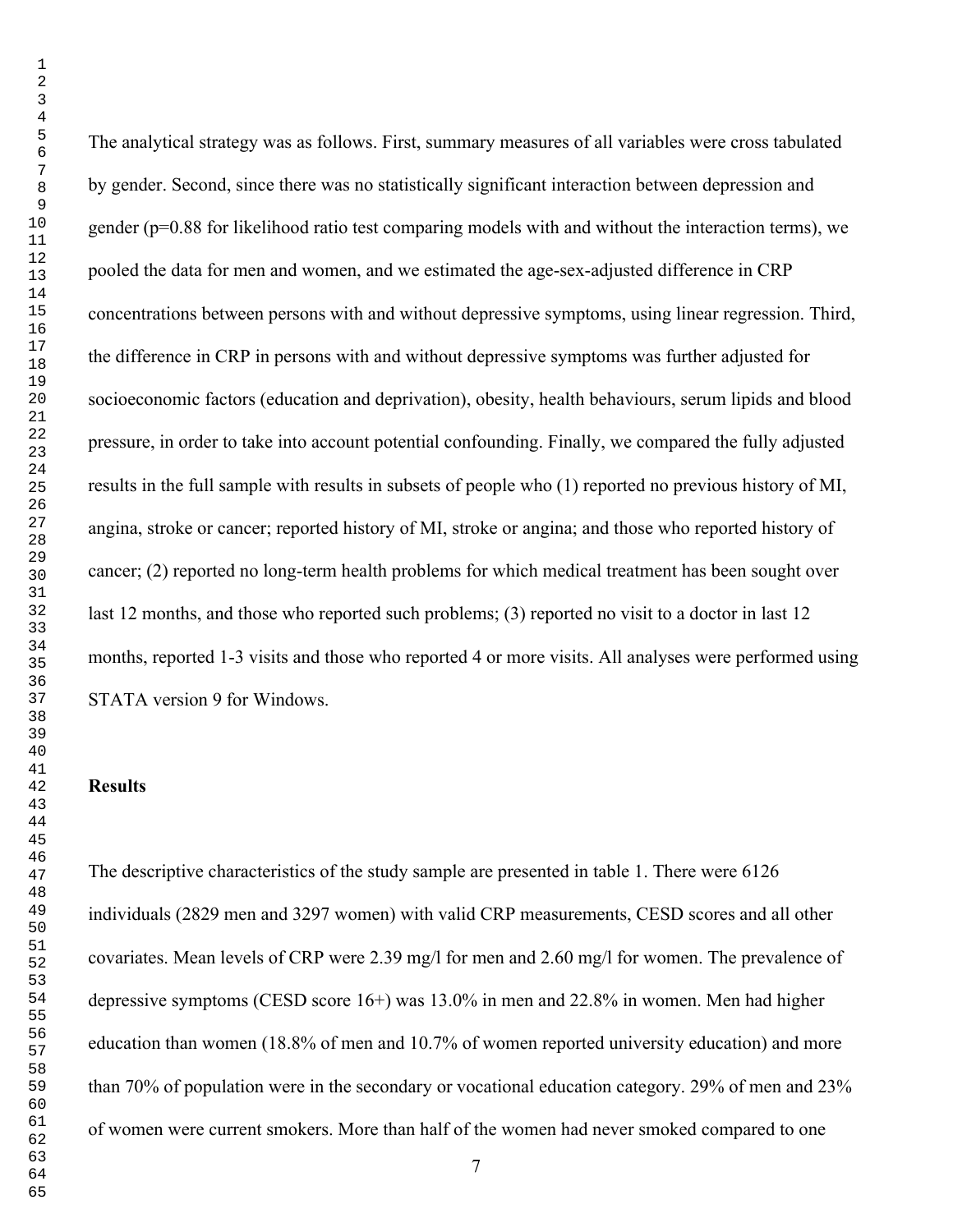third of men. Men and women reported similar physical activity, and the mean body mass index was high (above 28 kg/m<sup>2</sup> in both genders). Men reported higher systolic blood pressure than women (144 mmHg vs. 134 mmHg), lower total cholesterol (5.61 mmol/l vs. 5.82 mmol/l), lower HDL and higher triglycerides. Both systolic blood pressure and total cholesterol levels were high in this population.

There was a strong association between depressive symptoms and CRP in both genders: the ageadjusted difference between those reporting depressive symptoms and those who did not was 0.57 mg/l (0.10-1.04) for men and 0.61 (0.27-0.96) mg/l for women. The effect of depressive symptoms was not statistically significantly modified by gender. Data from men and women were therefore pooled (table 2). The unadjusted mean CRP concentrations were 0.60 mg/l (95% CI 0.32 to 0.87) higher in subjects with depressive symptoms than in those without symptoms. This association persisted at all levels of adjustment. The major reduction in the effect was observed after controlling for education, material deprivation and body mass index but even then the relationship remained statistically significant. Further adjustment for smoking, alcohol consumption, physical activity, serum lipid levels and systolic blood pressure did not reduce the association. In the fully adjusted model, subjects with depressive symptoms had CRP concentrations 0.44 mg/l (95% CI 0.16 to 0.72) higher than those without symptoms.

Since presence of an existing disease may affect both CRP levels and depression, we compared the results in the full sample, reported above, with subsets of subjects stratified by health conditions reported at the baseline (table 3). Both the prevalence of depressive symptoms and mean CRP were higher in persons who reported history of myocardial infarction, angina, stroke or cancer, who had a long-term illness, and who visited a doctor 4 or more times in the last year. However, the difference in CRP between persons with and without depressive symptoms was also present in apparently healthy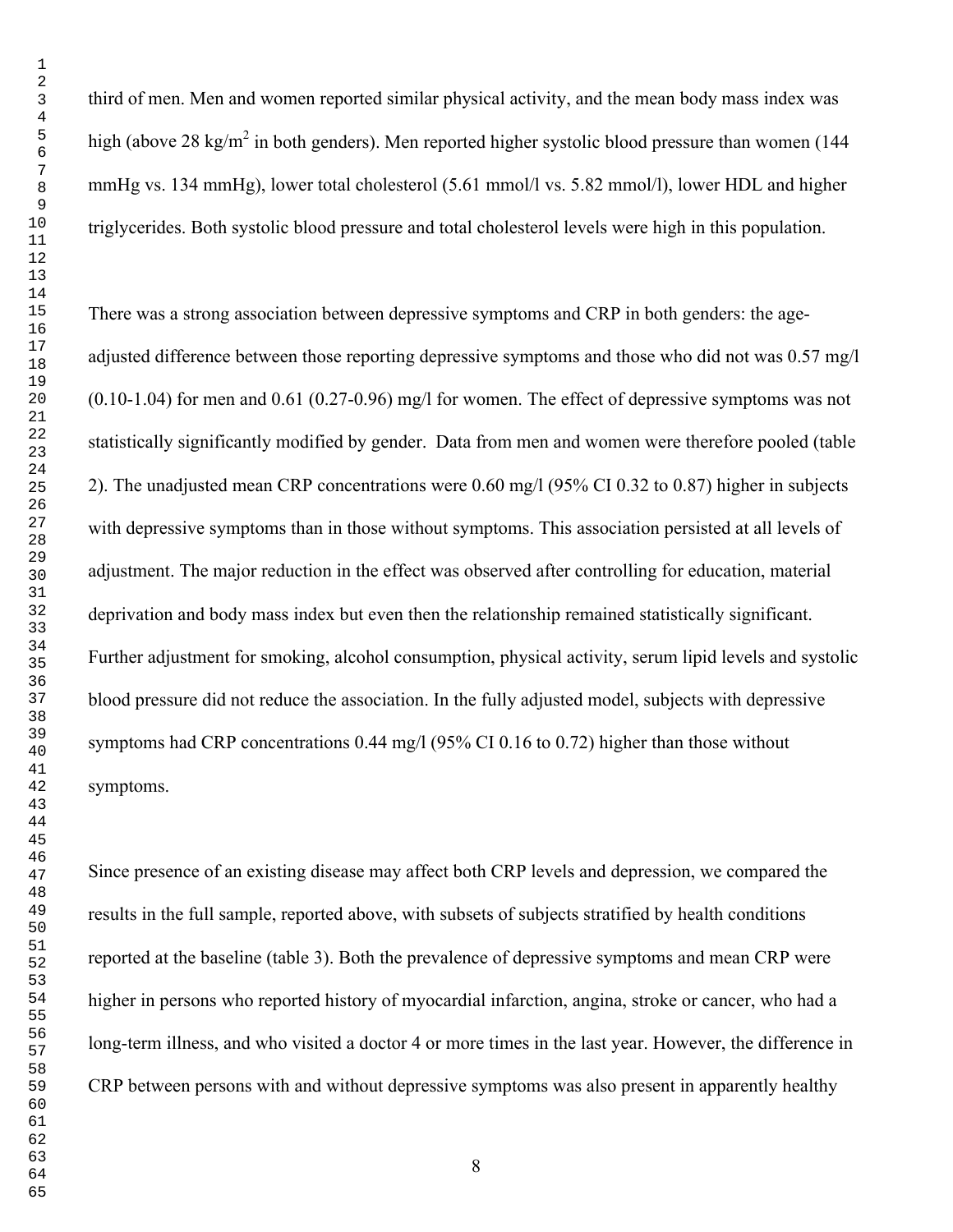participants. If anything, the association between depressive symptoms and CRP tended to be smaller in persons with long-term health problem and in those who frequently visited a doctor.

As mentioned in Methods, we analysed CESD score as both dichotomised and continuous variables. Both analyses showed virtually identical pattern. We found an approximately linear association between CRP concentration and the CESD scale; an increase in CESD score by 1 SD was associated with an increase in CRP of 0.23 mg/l (95% CI 0.12 to 0.34) in age-sex adjusted analysis and 0.14 mg/l (95% CI 0.03 to 0.25) in the fully adjusted model. Figure 1 shows mean values of CRP (with 95% CI) by CESD score categories. Because CESD score was not normally distributed we also used logarithmically transformed CESD score as a continuous variable. We have found that an increase in log(CESD score) by 1 SD was associated with an increase in CRP of 0.19 mg/l (95% CI 0.09 to 0.30) in age-sex adjusted analysis and 0.12 mg/l (95% CI 0.01 to 0.22) in the fully adjusted model.

### **Discussion**

To our knowledge, this is one of the largest population-based studies examining the association between depression and CRP so far, and one of the first CRP studies conducted in Central and Eastern Europe. We found a strong and statistically robust positive association between presence of depressive symptoms and CRP. The association was not explained by extensive adjustment for socioeconomic and behavioural covariates, and it was not attenuated by restricting the sample to subjects free of existing disease.

When interpreting the results of this study, several limitations need to be considered. Firstly, though CESD is an internationally recognized, extensively used and validated instrument [13], it is not a measure of clinical depression. Participants who scored above the threshold of 16 points included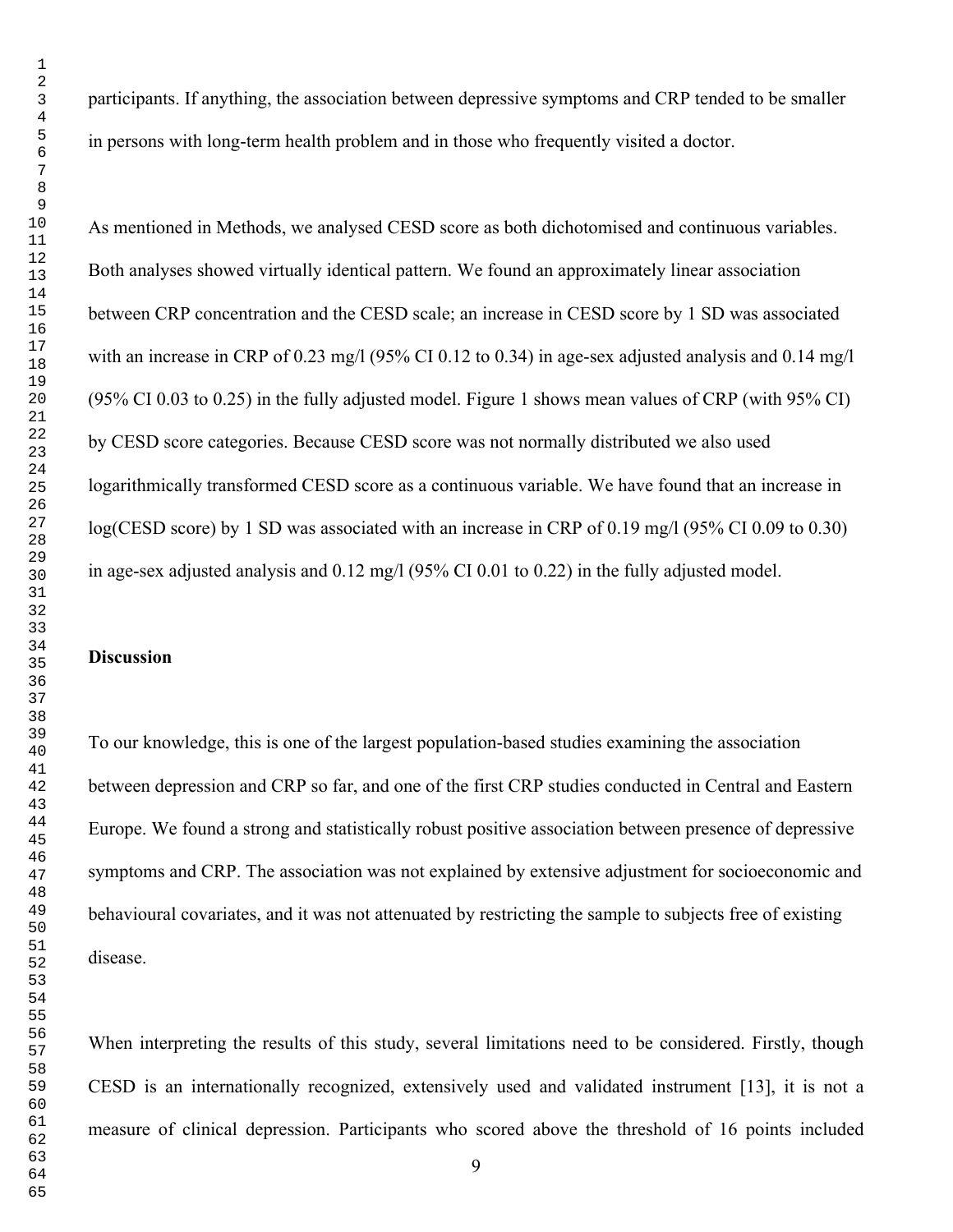persons with minor distress states and anxiety disorders. The scale may also detect some personality characteristics, for example high negative affectivity [39]. The CESD measure is therefore not unambiguously specific to depression. In addition, it is possible that non-respondents had more severe clinical depression than respondents, and the results may have been slightly stronger if non-respondents had been included. On the other hand, persons who completed questionnaire during a home visit but who did not attend examination in a clinic had CESD scores similar to those with full data; this suggest that non-attendance to a clinic did not introduce a major selection bias.

Secondly, it is not possible to assess temporality using a cross-sectional design. While we assessed the role of existing conditions on the relationship between depression and CRP indirectly, by restricting the sample, we could not investigate this relationship prospectively over time. We therefore cannot make definitive statements about the causality of the association between presence of depressive symptoms and elevated CRP levels.

Finally, we did not have information on recent infections. It has been previously shown that infections (which involve immune activation and cytokine release) were associated with psychological distress [12;24]. However, when we restricted the analyses to only those who had not visited doctor in the last 12 months, the association between depressive symptoms and CRP was even stronger than in the whole dataset. Assuming that most persons with acute infections would visit a doctor, these results do not support a major role of acute infections in the observed association between CRP and depression.

The present findings are consistent with previous studies reporting the association between depression or depressive symptoms and CRP levels[10;12] in confirming the presence of the relationship. But our results differ in the extent to which other factors partly confound/mediate it. In previous studies, overweight/obesity either explained most of the association between CRP and depression [11] or the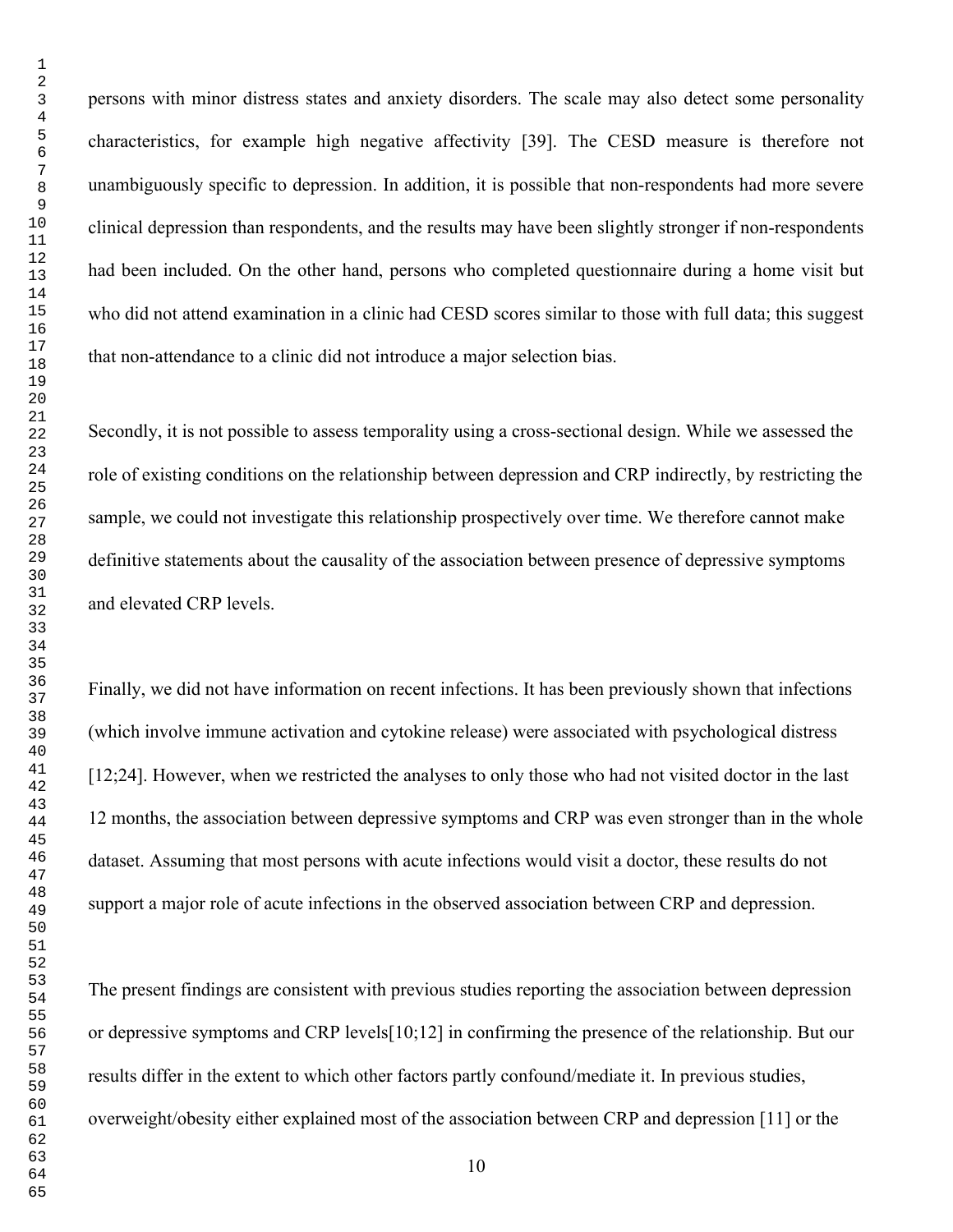association was substantially attenuated by adjustment for obesity [12]. In our study, body mass index and waist hip ratio did reduce the effect of presence of depressive symptoms on CRP levels but the association remained strong and statistically significant in both genders. We also examined whether the effect of depressive symptoms on CRP differed by the level of obesity. However, we found no evidence for an interaction between depressive symptoms and body-mass index. In addition, our data do not suggest the existence of any threshold. When we used score of depressive symptoms as a continuous variable, we found a statistically significant linear association between CESD-score and CRP, indicating a relationship existing even in those not classified as depressed. This dose-response effect of the depressive symptoms score on CRP is consistent with a genuine relationship, rather than an artefact. The association between depression and CRP is biologically plausible, as depression may lead to activation of inflammation system via autonomic nervous system[4;38].

The fact that the study was conducted in Eastern Europe is important. In the West, both depression and CRP show a socioeconomic gradient, and the relationship between them may therefore be due to social confounding. As the social patterning of disease and risk factors in Eastern Europe is generally weaker than in the West, and indicators of material circumstances are only weakly related to health outcomes in Eastern Europe, our finding of a robust association between depression and CRP minimises the risk of residual confounding by socioeconomic status.

A crucial question about the relationship between depression and CRP is the possibility that both depression and CRP are the result of a chronic disease. The size of this study was sufficient to allow us to stratify the study sample by several markers of a presence of chronic health conditions. As expected, both depression and CRP were positively associated with such markers. The relationship between depressive symptoms and CRP, however, was not attenuated in the sample restricted to the apparently healthy subjects. While the cross-sectional nature of the study does not allow causal inference, these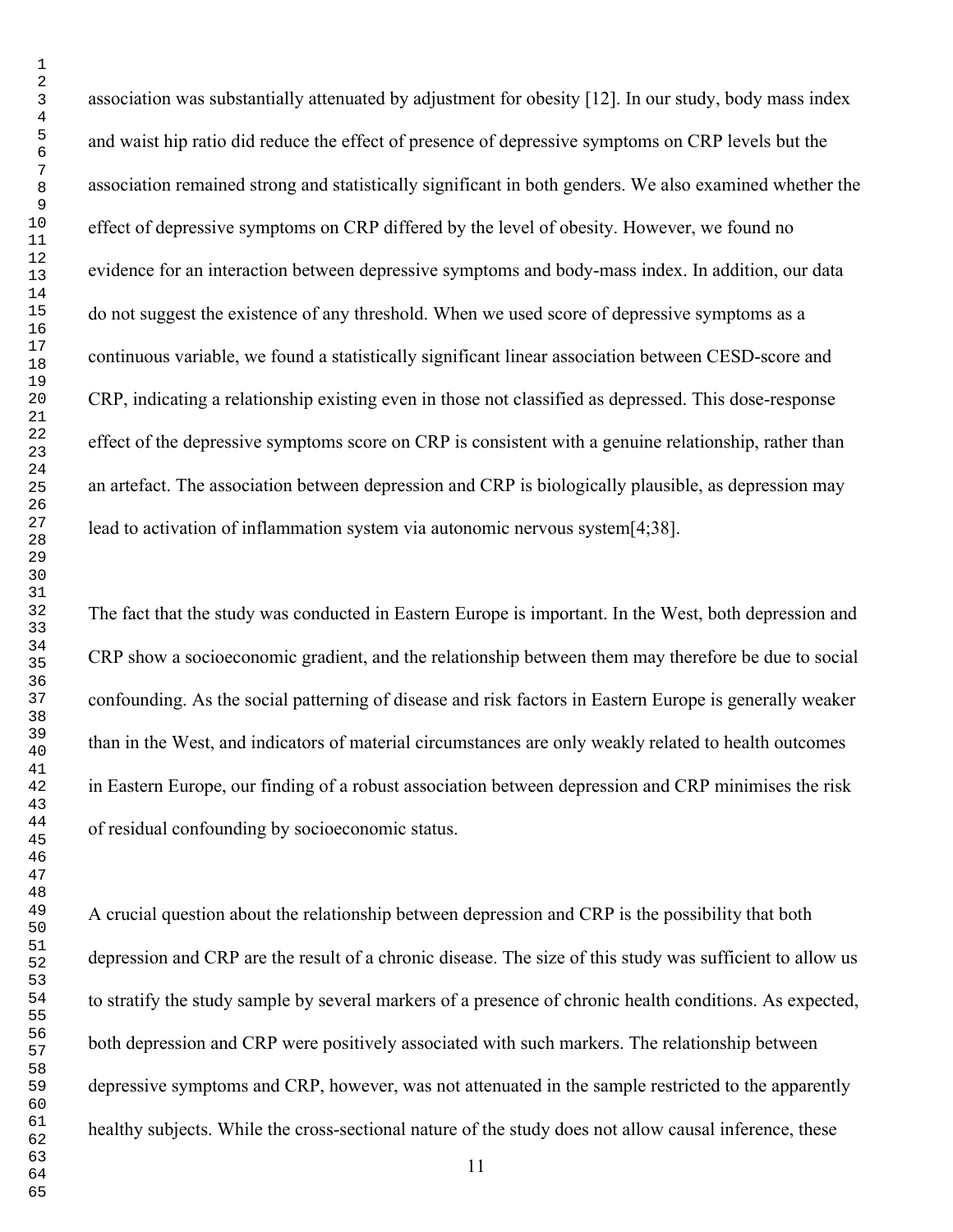results do not support the common cause argument and suggest that the observed association between

depression and raised CRP is not due to poor physical health.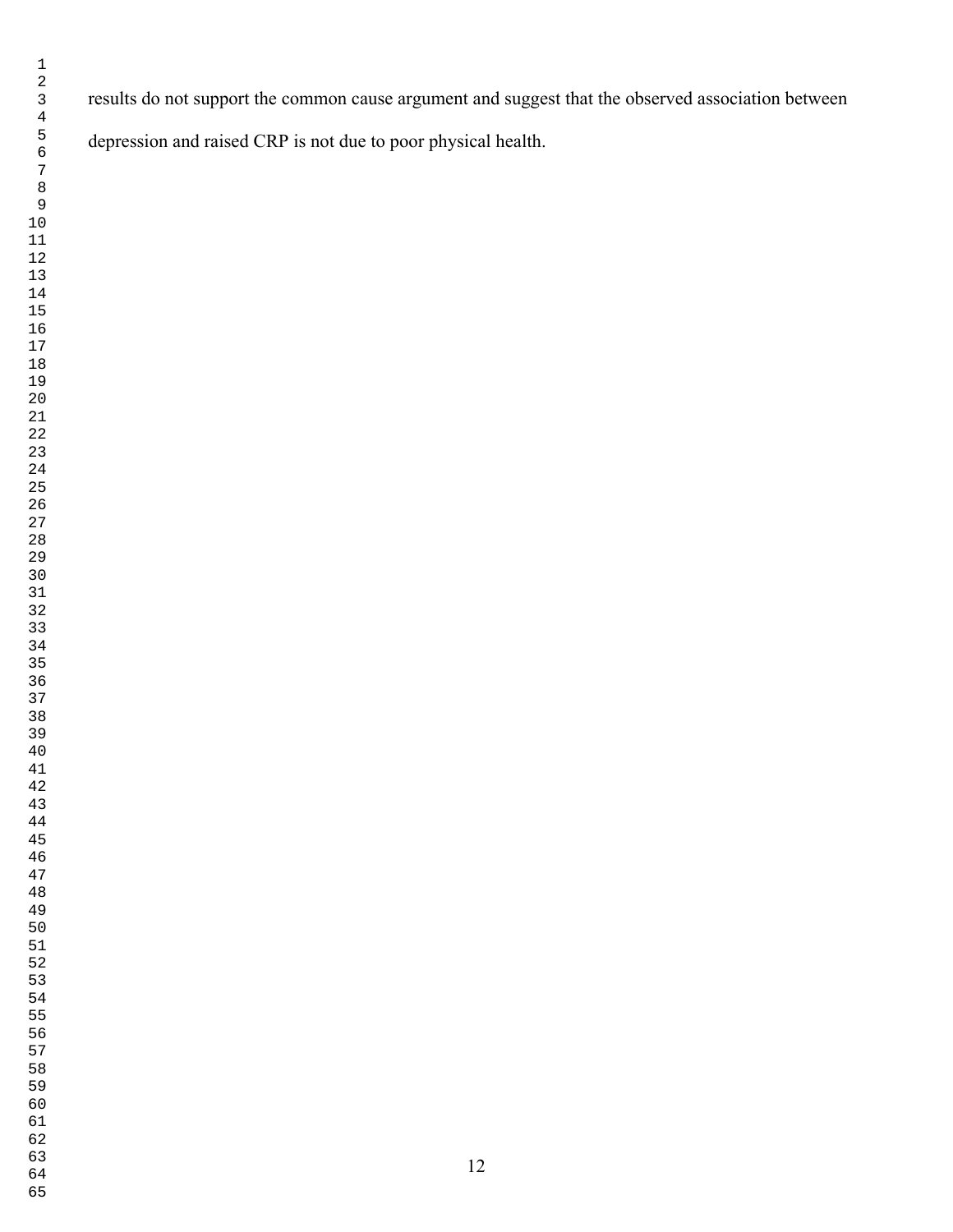Reference List

- 1. Almeida OP, Norman P, Hankey GJ, Jamrozik K, Flicker L. The association between C-reactive protein concentration and depression in later life is due to poor physical health: results from the Health in Men Study (HIMS). Psychol Med 2007; 37:1775-86.
- 2. Ayuso-Mateos JL, Vazquez-Barquero JL, Dowrick C et al. Depressive disorders in Europe: prevalence figures from the ODIN study. The British Journal of Psychiatry 2001; 179:308-16.
- 3. Beekman AT, Deeg DJ, Van Limbeek J, Braam AW, De Vries MZ, Van Tilburg W. Criterion validity of the Center for Epidemiologic Studies Depression scale (CES-D): results from a community-based sample of older subjects in The Netherlands. Psychol Med 1997; 27:231-5.
- 4. Bierhaus A, Wolf J, Andrassy M et al. A mechanism converting psychosocial stress into mononuclear cell activation. Proceedings of the National Academy of Sciences 2003; 100:1920-5.
- 5. Black PH, Garbutt LD. Stress, inflammation and cardiovascular disease. J Psychosom Res 2002; 52:1-23.
- 6. Blake GJ, Ridker P. Inflammatory biomarkers and cardiovascular risk prediction. J Intern Med 2002; 252:283-94.
- 7. Boekholdt S, Hack C, Sandhu M et al. C-reactive protein levels and coronary artery disease incidence and mortality in apparently healthy men and women: The EPIC-Norfolk prospective population study 1993-2003. Atherosclerosis 2006; 187:415-22.
- 8. Casas JP, Shah T, Cooper J et al. Insight into the nature of the CRP–coronary event association using Mendelian randomization. Int J Epidemiol 2006; 35:922-31.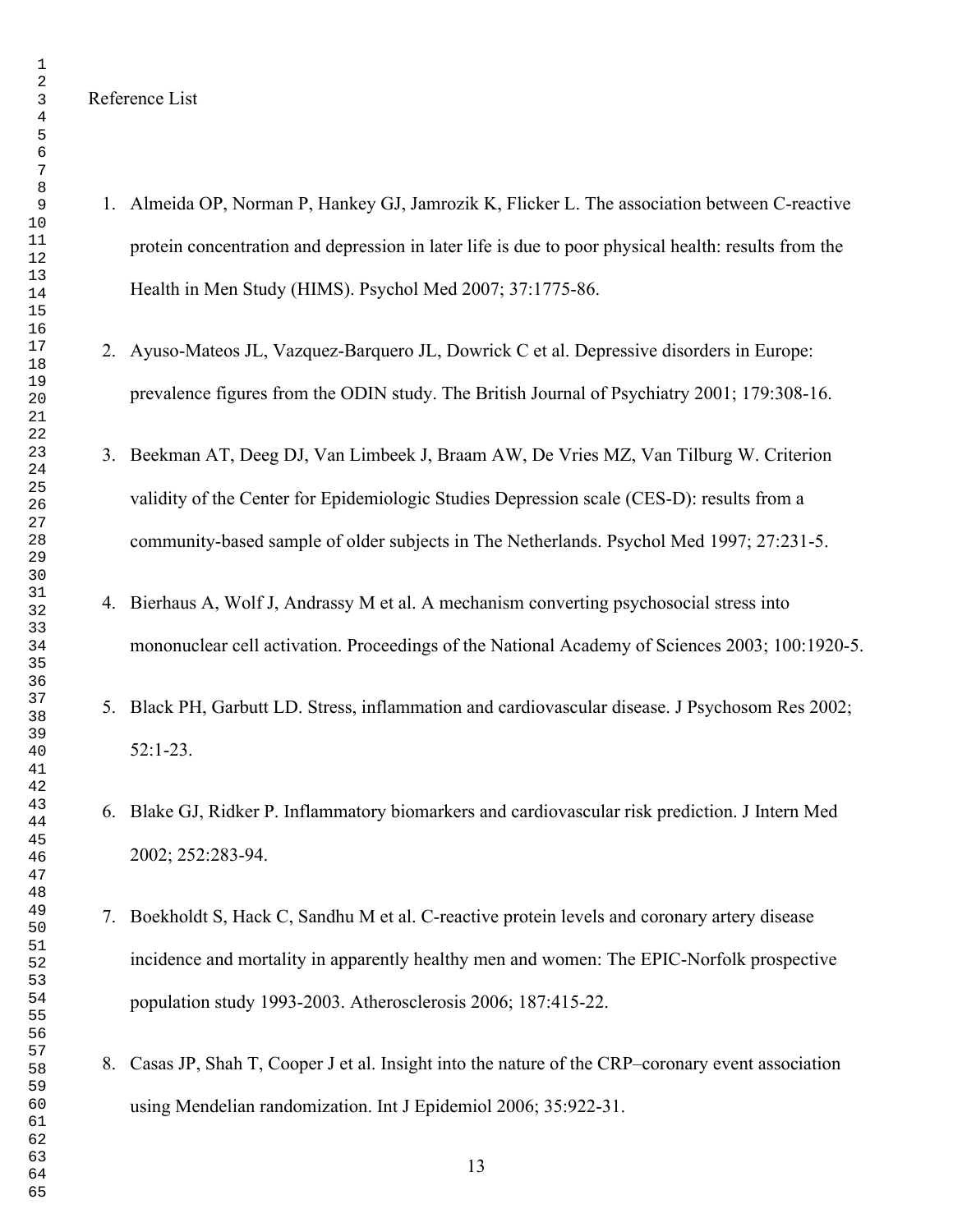- 9. Danesh J, Wheeler JG, Hirschfield GM et al. C-reactive protein and other circulating markers of inflammation in the prediction of coronary heart disease. N Engl J Med 2004; 350:1387-97.
- 10. Danner M, Kasl SV, Abramson JL, Vaccarino V. Association between depression and elevated Creactive protein. Psychosom Med 2003; 65:347-56.
- 11. Douglas KM, Taylor AJ, O'Malley PG. Relationship Between Depression and C-Reactive Protein in a Screening Population. Psychosom Med 2004; 66:679-83.
- 12. Elovainio M, Keltikangas-Jarvinen L, Pulkki-Raback L et al. Depressive symptoms and Creactive protein: the Cardiovascular Risk in Young Finns Study. Psychol Med 2006; 36:797-805.
- 13. Fountoulakis K, Iacovides A, Kleanthous S et al. Reliability, validity and psychometric properties of the Greek translation of the Center for Epidemiological Studies-Depression (CES-D) Scale. BMC Psychiatry 2001; 1:3.
- 14. Gump BB, Matthews KA, Eberly LE, Chang YF. Depressive symptoms and mortality in men. Results from the Multiple Risk Factors Intervention Trial. Stroke 2005; 36:98-102.
- 15. Hemingway H, Marmot M. Evidence based cardiology: psychosocial factors in the aetiology and prognosis of coronary heart disease. Systematic review of prospective cohort studies. BMJ 1999; 318:1460-7.
- 16. Hilton ME. A comparison of a prospective diary and two summary recall techniques for recording alcohol consumption. Br J Addict 1989; 84:1085-92.
- 17. Kamphuis MH, Kalmijn S, Tijhuis MAR et al. Depressive symptoms as risk factor of cardiovascular mortality in older European men: the Finland, Italy and Netherlands Elderly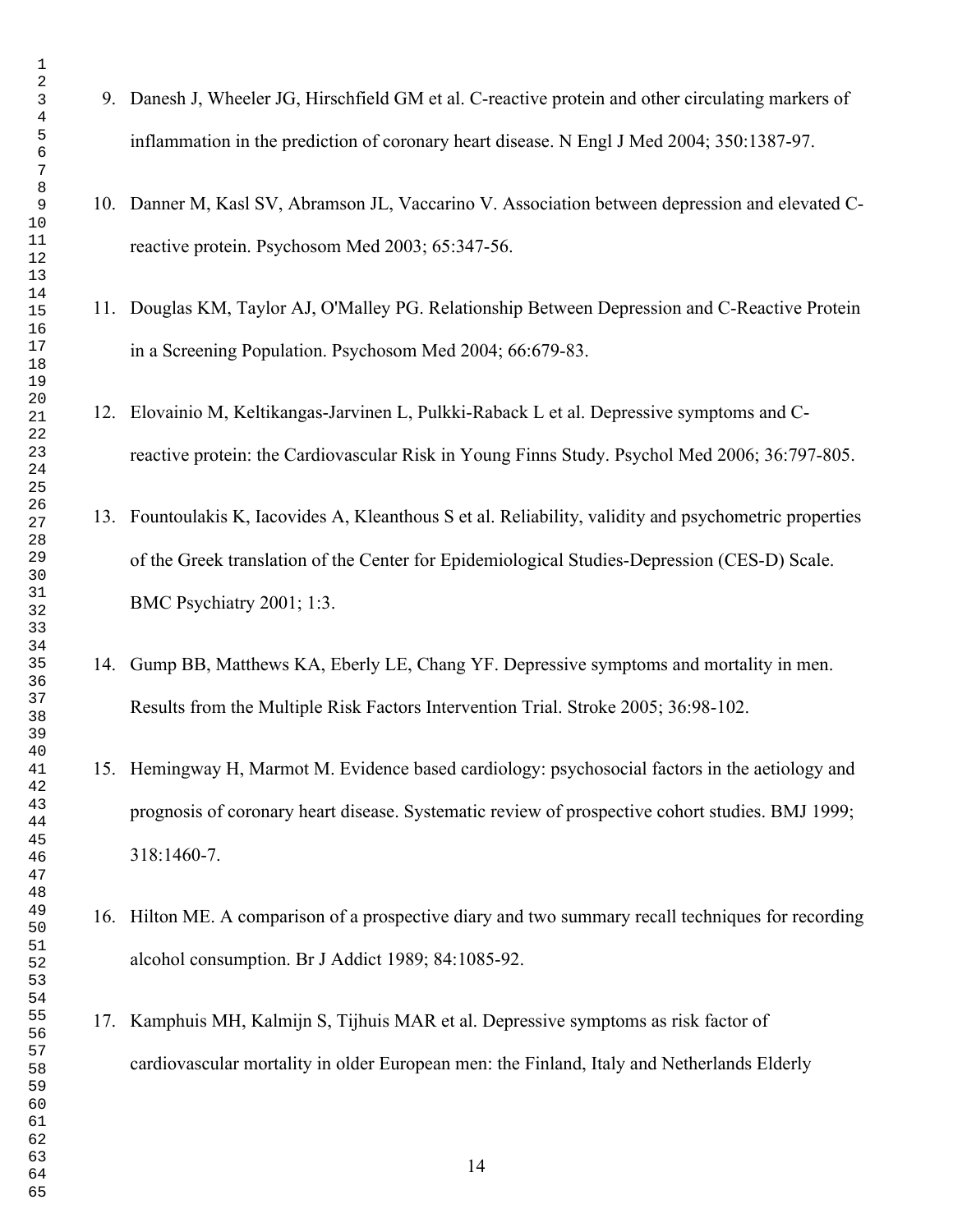(FINE) study. European Journal of Cardiovascular Prevention and Rehabilitation 2006; 13:199- 206.

- 18. Kessler RC, McGonagle KA, Zhao S et al. Lifetime and 12-month prevalence of DSM-II-R psychiatric disorders in the United States. Results from the National Comorbidity Survey. Archives of General Psychiatry 1994; 51:8-19.
- 19. Kop WJ. The integration of cardiovascular behavioral medicine and psychoneuroimmunology: New developments based on converging research fields. Brain,Behavior and Immunity 2003; 17:233-7.
- 20. Liukkonen T, Silvennoinen-Kassinen S, Jokelainen J et al. The Association Between C-Reactive Protein Levels and Depression: Results from the Northern Finland 1966 Birth Cohort Study. Biol Psychiatry 2006; 60:825-30.
- 21. Lorant V, Deliege D, Eaton W, Robert A, Philippot P, Ansseau M. Socioeconomic inequalities in depression: a meta-analysis. Am J Epidemiol 2003; 157:98-112.
- 22. Lyness JM, Noel TK, Cox C, King DA, Conwell Y, Caine ED. Screening for depression in elderly primary care patients. Arch Intern Med 1997; 157:449-54.
- 23. Mathers CD, Loncar D. Projections of Global Mortality and Burden of Disease from 2002 to 2030. PLoS Med 2006; 3:e442.

24. Meijer A, Zakay-Rones Z, Morag A. Post-influenzal psychiatric disorder in adolescents. Acta Psychiatrica Scandinavica 1988; 78:176-81.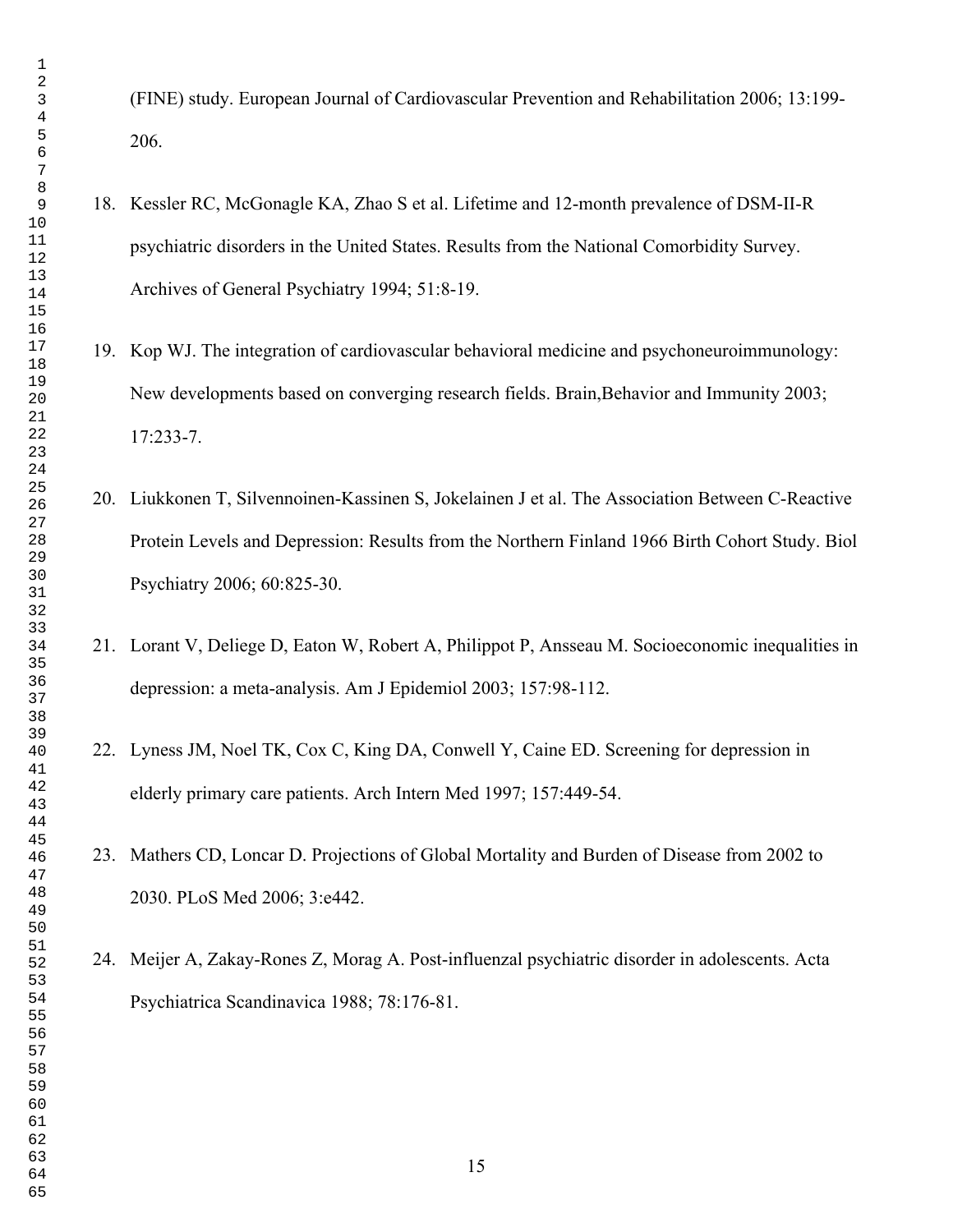- 25. Nicholson A, Kuper H, Hemingway H. Depression as an aetiologic and prognostic factor in coronary heart disease: a meta-analysis of 6362 events among 146 538 participants in 54 observational studies. Eur Heart J 2006; 27:2763-74. 26. Osecká L, Škála deprese CESD - psychometrická analýza. Brno : Akademie ved Ceské republiky - Psychologický ústav, 1999. 27. Peasey A, Bobak M, Kubinova R et al. Determinants of cardiovascular disease and other noncommunicable diseases in Central and Eastern Europe: rationale and design of the HAPIEE study. BMC Public Health 2006; 6:255. 28. Radloff LS. The CES-D scale: a self-report depression scale for research in the general population. Applied Psychological Measurement 1977; 1:385-401. 29. Rehm J. Measuring quantity, frequency and volume drinking. Alcoholism: Clinical and Experimental Research 1998; 22:4S-14S. 30. Rehm J, Greenfield TK, Walsh G, Xie X, Robson L, Single E. Assessment methods for alcohol consumption, prevalence of high risk drinking and harm: a sensitivity analysis. Int J Epidemiol 1999; 28:219-24. 31. Ridker P, Hennekens CH, Buring JE, Rifai N. C-reactive protein and other markers of inflammation in the prediction of cardiovascular disease in women. N Engl J Med 2000; 342:836- 43. 32. Roberts RE, Vernon SW. The Center for Epidemiologic Studies Depression Scale: its use in a community sample. Am J Psychiatry 1983; 140:41-6.
	-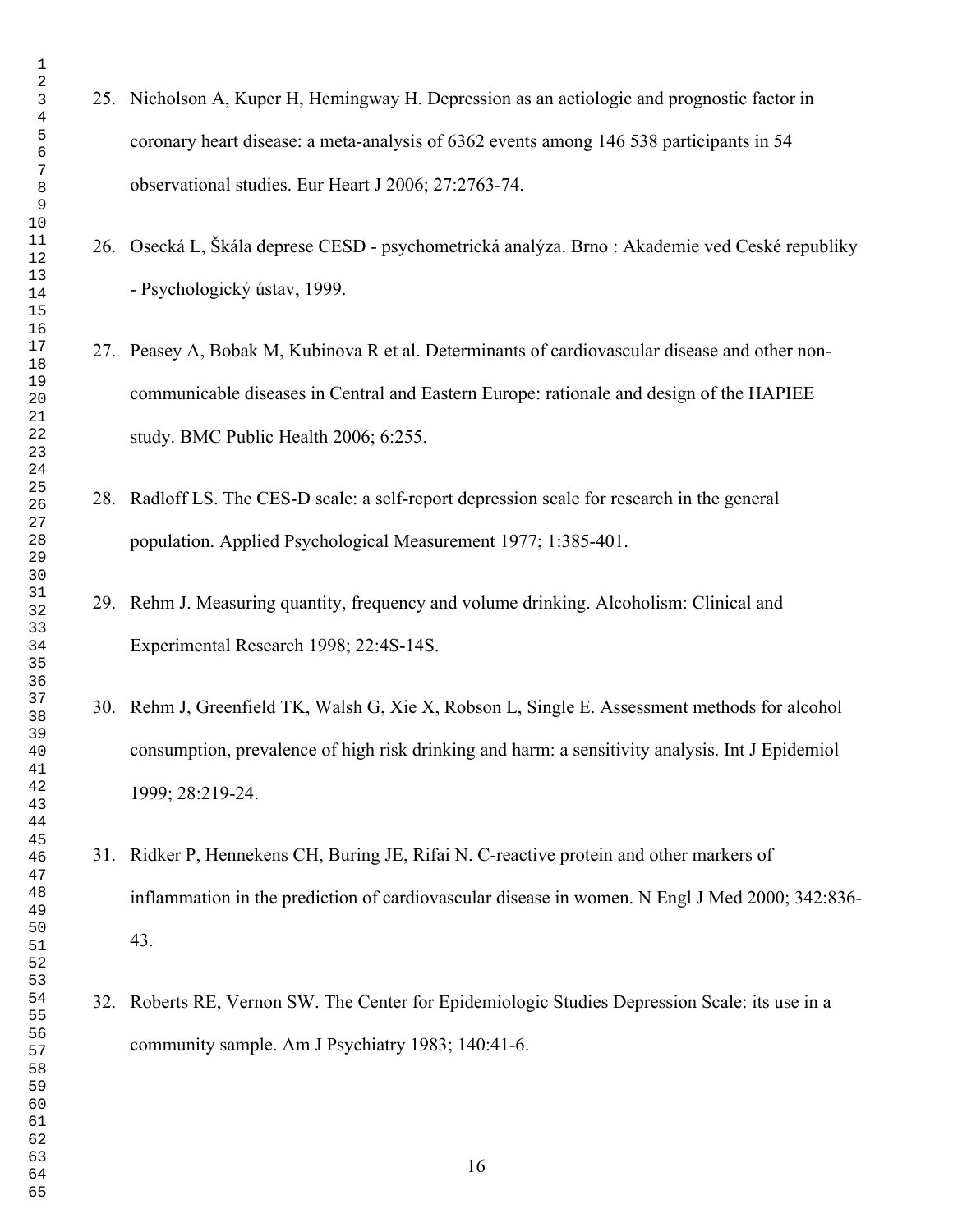- 33. Segerstrom S, Miller G. Psychological Stress and the Human Immune System: A Meta-Analytic Study of 30 Years of Inquiry. Psychological Bulletin 2004; 130:601-30.
- 34. Sher L. Psychological Factors, Immunity, and Heart Disease Psychosomatics. Psychosomatics 2000; 41:372-3.
- 35. Suarez EC. C-reactive protein is associated with psychological risk factors of cardiovascular disease in apparently healthy adults. Psychosom Med 2004; 66:684-91.
- 36. Toker S, Shirom A, Shapira I, Berliner S, Melamed S. The association between burnout, depression, anxiety, and inflammation biomarkers: C-reactive protein and fibrinogen in men and women. J Occup Health Psychol 2005; 10:344-62.
- 37. Ustun TB, Ayuso-Mateos JL, Chatterji S, Mathers C, Murray CJ. Global burden of depressive disorders in the year 2000. The British Journal of Psychiatry 2004; 184:386-92.
- 38. Vaccarino V, Johnson BD, Sheps DS et al. Depression, Inflammation, and Incident Cardiovascular Disease in Women With Suspected Coronary Ischemia: The National Heart, Lung, and Blood Institute-Sponsored WISE Study. Journal of the American College of Cardiology 2007; 50:2044-50.
- 39. Watson D, Clark LA. Negative affectivity; the disposition to experience aversive emotional states. Psychological Bulletin 1984; 96:465-90.

40. Zorrilla EP, Luborsky L, McKay JR et al. The Relationship of Depression and Stressors to Immunological Assays: A Meta-Analytic Review. Brain, Behavior, and Immunity 2001; 15:199- 226.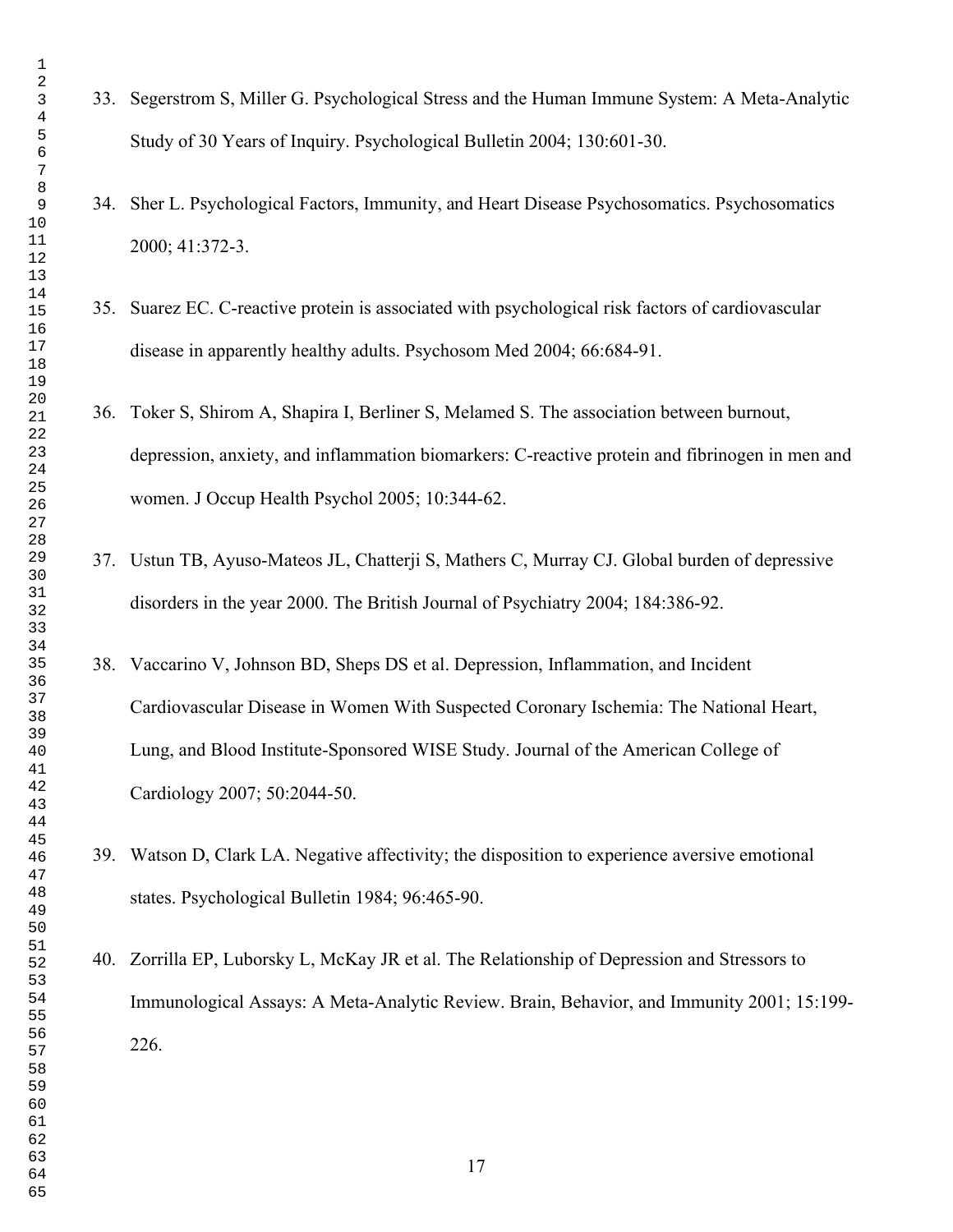#### **Acknowledgements:**

This study is funded by grants from the Wellcome Trust "Determinants of Cardiovascular Diseases in Eastern Europe: A multi-centre cohort study" (Reference number 064947/Z/01/Z) and "Determinants of Cardiovascular Diseases in Eastern Europe: Longitudinal follow-up of a multi-centre cohort study (The HAPIEE Project)" (Reference number 081081/Z/06/Z); a grant from the National Institute on Aging "Health disparities and aging in societies in transition (the HAPIEE study)", grant number 1R01 AG23522-01; and a grant from MacArthur Foundation "Health and Social Upheaval (a research network)".

We would like to thank local collaborators and interviewers in Havirov, Karvina, Jihlava, Usti nad Labem, Liberec, Hradec Kralove, Kromeriz and Prague.

#### **Authors contributions:**

HP, AN, AP, RK and NC participated in the design and coordination of the study, and acquisition of the data. RP and JAH coordinated laboratory analysis. HP and MB conducted statistical analyses and drafted the manuscript. All the authors helped to draft and revise the manuscript. All authors read and approved the final manuscript.

**Competing interests:** None

**Ethical approval:** the study was approved by the UCL/UCLH joint research ethics committee and at the ethical committee in the Czech National Institute of Public Health.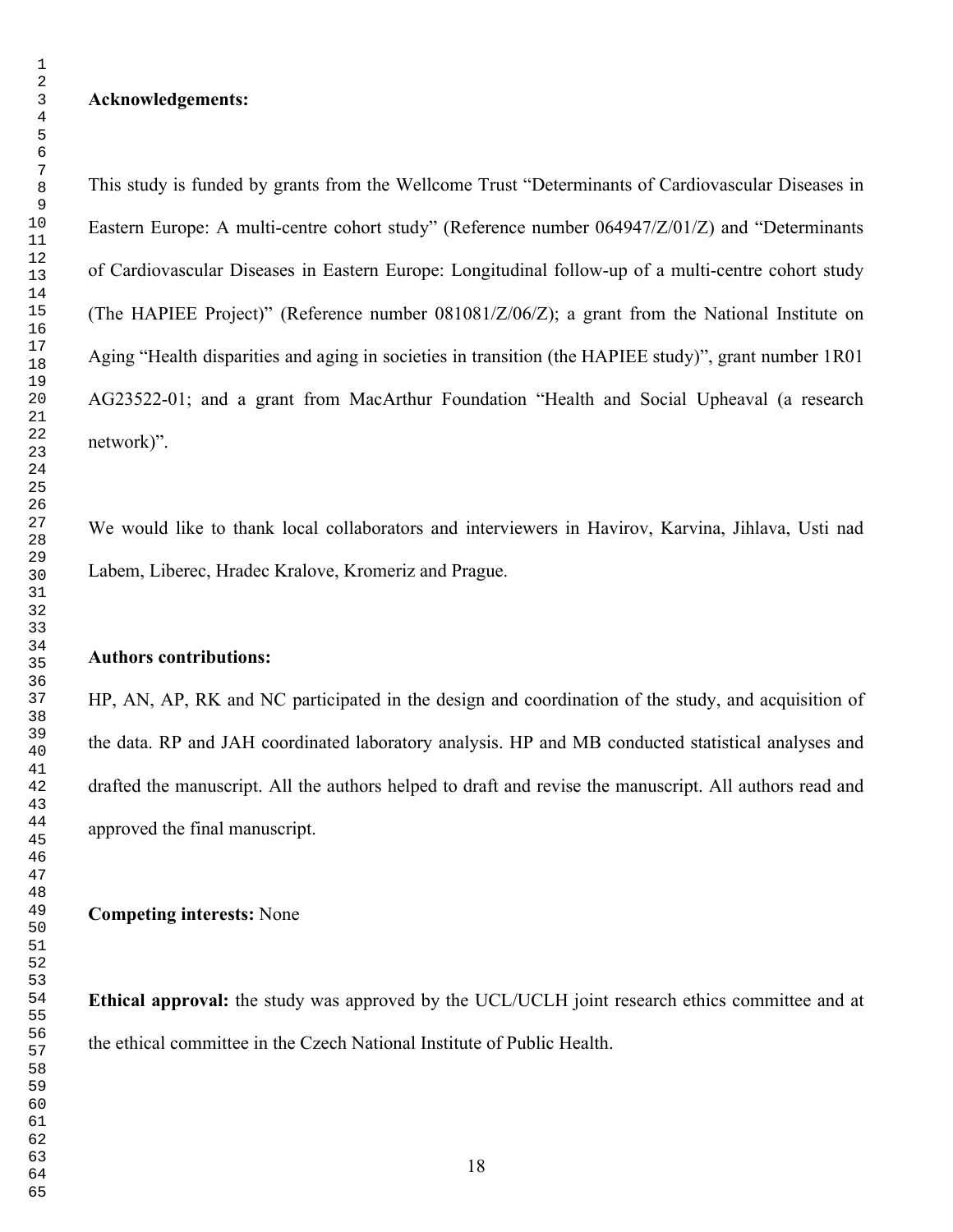# **Table 1. Descriptive characteristics of the study sample**

| <b>Variable</b>                     | Category                               | Men          | Women        | p-value* |
|-------------------------------------|----------------------------------------|--------------|--------------|----------|
|                                     |                                        | $N = 2829$   | $N = 3297$   |          |
|                                     |                                        |              |              |          |
| <b>CRP</b>                          | $mg/l$ - mean (SD)                     | 2.39(4.30)   | 2.60(4.26)   | 0.08     |
|                                     |                                        |              |              |          |
| <b>CESD</b>                         | 16 and more                            | 13.0%        | 22.8%        | < 0.001  |
|                                     | Mean (SD)                              | 8.8(7.3)     | 11.1(9.1)    | < 0.001  |
|                                     |                                        |              |              |          |
|                                     |                                        |              |              |          |
| Age                                 | Years - mean (SD)                      | 58.5 (7.2)   | 57.7(7.1)    | < 0.001  |
|                                     |                                        |              |              |          |
| Education                           | Primary or less                        | 5.3 %        | $17.3\%$     | < 0.001  |
|                                     | Secondary/vocational                   | 75.9%        | 72.1 %       |          |
|                                     | University                             | 18.8%        | $10.7\%$     |          |
|                                     |                                        |              |              |          |
| Deprivation                         | Score ( $0$ =low depr. 12=high         | 1.4(2.2)     | 1.8(2.4)     | < 0.001  |
|                                     | $depr.)$ – mean $(SD)$                 |              |              |          |
|                                     |                                        |              |              | < 0.001  |
| Smoking                             | Never                                  | 32.2 %       | 54.4 %       |          |
|                                     | Past                                   | 38.5%        | 22.6 %       |          |
|                                     | Currently                              | 29.3 %       | 23.0%        |          |
|                                     |                                        |              |              |          |
| Alcohol – mean dose per<br>occasion | $ml - mean (SD)$                       | 35.9(36.4)   | 20.3(22.8)   | < 0.001  |
| Alcohol - annual intake             | Litres, mean (SD)                      | 6.5(11.3)    | 1.6(5.2)     | < 0.001  |
|                                     |                                        |              |              |          |
| Physical activity                   | Hours per week - mean (SD)             | 4.5(5.5)     | 4.4(5.3)     | 0.87     |
|                                     |                                        |              |              |          |
| Body-mass index (BMI)               | $\overline{\text{kg/m}^2}$ – mean (SD) | 28.2(3.9)    | 28.1(5.0)    | 0.11     |
| Waist-hip ratio (WHR)               | Mean (SD)                              | 0.94(0.06)   | 0.83(0.07)   | < 0.001  |
| Total cholesterol                   | $mmol/l - mean (SD)$                   | 5.61(1.02)   | 5.82(1.04)   | < 0.001  |
| <b>HDL</b>                          | $mmol/l - mean (SD)$                   | 1.25(0.34)   | 1.52(0.39)   | < 0.001  |
| Triglycerides                       | $mmol/l - mean (SD)$                   | 2.08(1.39)   | 1.70(0.99)   | < 0.001  |
| <b>SBP</b>                          | $mmHg - mean (SD)$                     | 144.0 (18.5) | 134.4 (19.6) | < 0.001  |
| <b>DBP</b>                          | $mmHg - mean (SD)$                     | 90.8(10.5)   | 86.9 (10.8)  | < 0.001  |

\*p-value for gender difference; unpaired t-test used for continuous variables, chi-square test for categorical variables

 

- 
-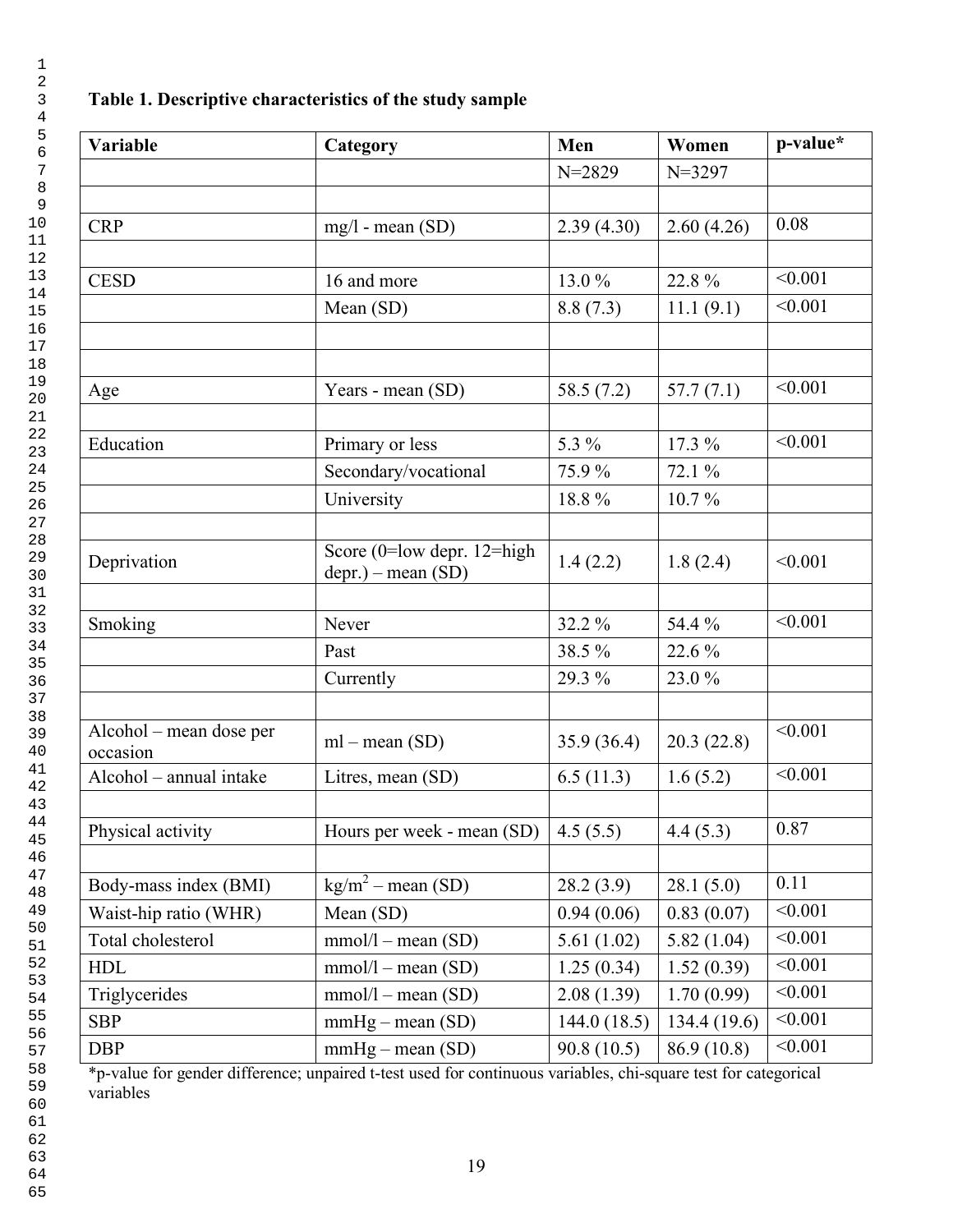## **Table 2. The difference between those reporting depressive symptoms\* and those not reporting depressive symptoms (coefficient and 95% CI) on CRP (mg/l) in different levels of adjustment (N=6126)**

| Level of adjustment                                 | Difference (95% CI) | p-value |
|-----------------------------------------------------|---------------------|---------|
| 1. Unadjusted                                       | $0.60(0.32 - 0.87)$ | < 0.001 |
| 2. Age adjusted                                     | $0.63(0.35-0.90)$   | < 0.001 |
| 3. Age $+$ sex adjusted                             | $0.60(0.32 - 0.87)$ | < 0.001 |
| 4. $(3)$ + education                                | $0.53(0.25-0.81)$   | < 0.001 |
| 5. $(4)$ + material deprivation                     | $0.47(0.18-0.75)$   | 0.001   |
| $6. (5) + BMI+WHR$                                  | $0.42(0.14-0.70)$   | 0.003   |
| 7. $(6)$ + smoking                                  | $0.43(0.15-0.71)$   | 0.002   |
| 8. $(7)$ + alcohol consumption                      | $0.43(0.15-0.71)$   | 0.002   |
| 9. $(8)$ + physical activity                        | $0.43(0.15-0.71)$   | 0.002   |
| $10. (9) + HDL + total cholesterol + triglycerides$ | $0.44(0.16-0.72)$   | 0.002   |
| 11. $(10) + SBP + DBP$                              | $0.44(0.16-0.72)$   | 0.002   |

\* CESD score  $\geq 16$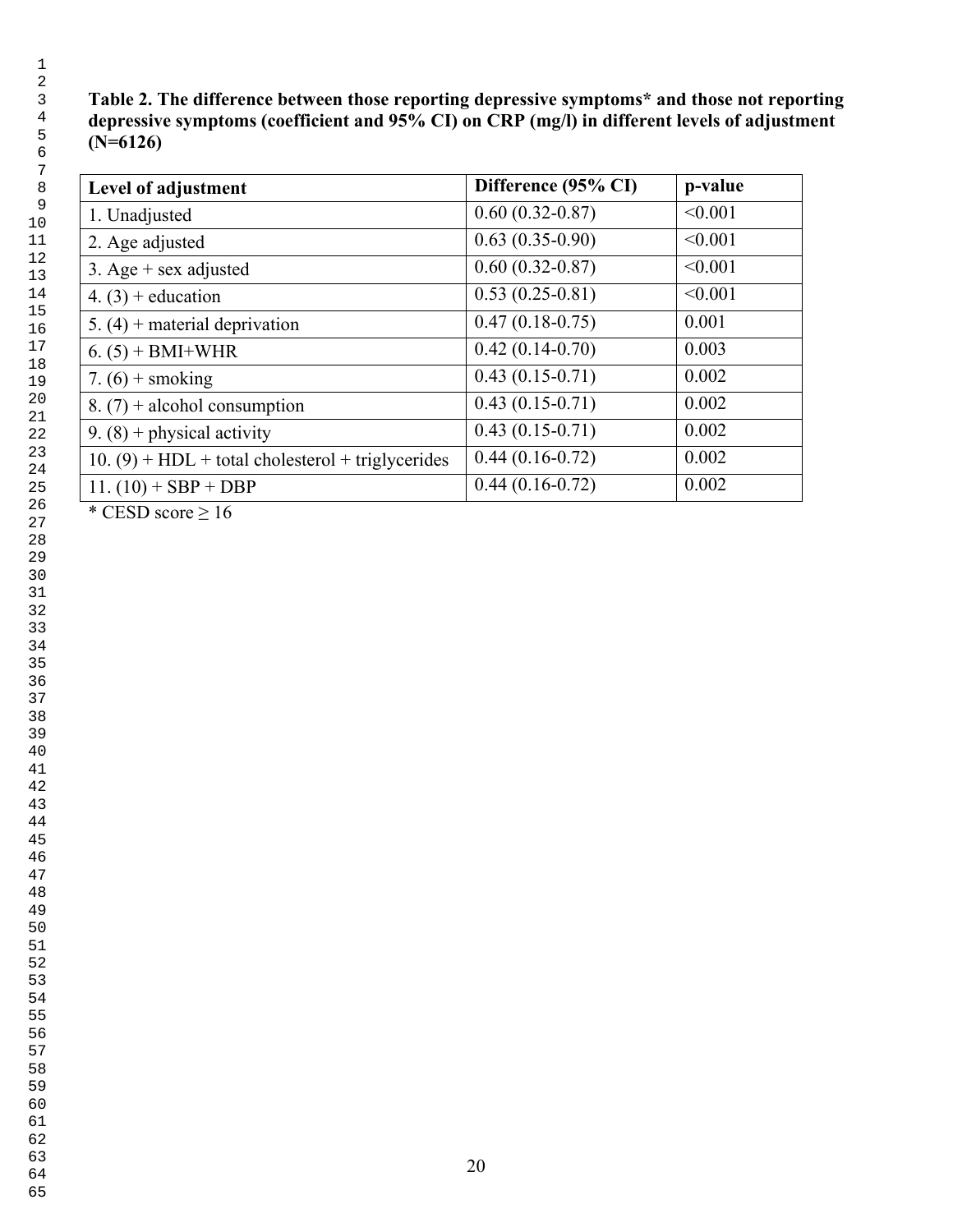| Table 3. Difference in CRP (mg/l) between persons with and without depressive symptoms in different subsets of subjects, fully |  |  |
|--------------------------------------------------------------------------------------------------------------------------------|--|--|
| adjusted*.                                                                                                                     |  |  |

| <b>Subset</b>                                                                                | N    | <b>Depressive</b><br>symptoms<br>$\frac{6}{6}$ | <b>Mean CRP</b> | $B(95\% \text{ CI})$ | p-value |
|----------------------------------------------------------------------------------------------|------|------------------------------------------------|-----------------|----------------------|---------|
| Full sample                                                                                  | 6126 | 18.9                                           | 2.52            | $0.43(0.16-0.72)$    | 0.002   |
| Medical history                                                                              |      |                                                |                 |                      |         |
| No history of MI, angina, stroke or cancer                                                   | 4946 | 17.3                                           | 2.41            | $0.44(0.14-0.74)$    | 0.004   |
| History of MI, angina or stroke                                                              | 723  | 22.9                                           | 3.08            | $0.43 (-0.57, 1.43)$ | 0.40    |
| History of cancer                                                                            | 364  | 28.1                                           | 2.63            | $0.83(-0.18, 1.85)$  | 0.11    |
| Long-term health problems for which medical<br>treatment has been sought over last 12 months |      |                                                |                 |                      |         |
| N <sub>o</sub>                                                                               | 2448 | 12.2                                           | 2.15            | 0.67(0.25, 1.10)     | 0.002   |
| Yes                                                                                          | 3632 | 23.3                                           | 2.74            | $0.27(-0.10, 0.64)$  | 0.15    |
| Number of visits to a doctor in the last 12 months                                           |      |                                                |                 |                      |         |
| None                                                                                         | 1131 | 12.2                                           | 2.30            | 1.20(0.52, 1.87)     | 0.001   |
| $1 - 3$                                                                                      | 2254 | 15.7                                           | 2.22            | 0.45(0.03, 0.87)     | 0.03    |
| 4 and more                                                                                   | 2557 | 24.7                                           | 2.84            | $0.20(-0.26, 0.66)$  | 0.40    |

\* = adjusted for age, sex, education, material deprivation, BMI, WHR, smoking, alcohol consumption, physical activity, HDL, total cholesterol, triglycerides, SBP and DBP